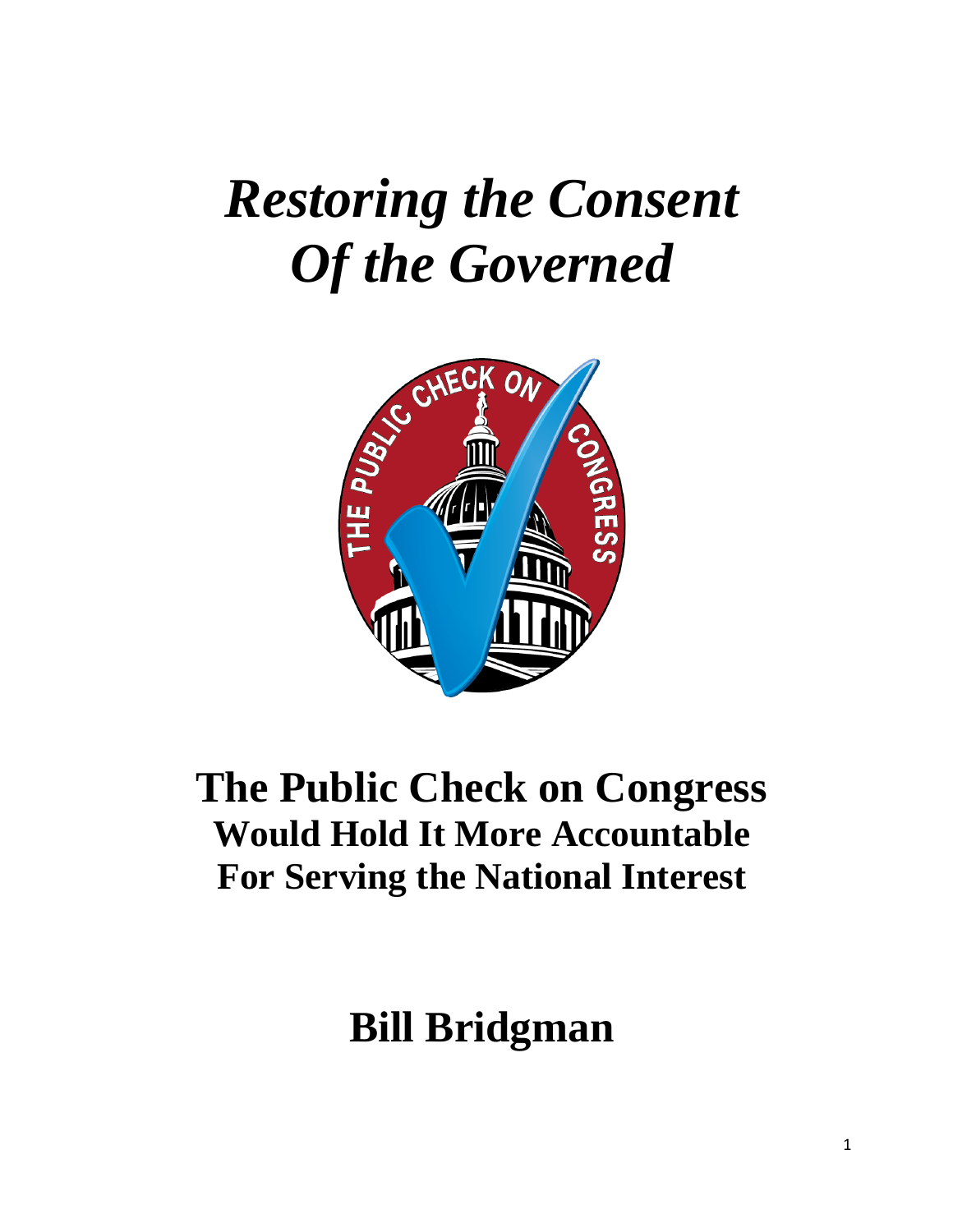#### Restoring the Consent of the Governed: The Public Check on Congress Would Hold It More Accountable for Serving the National Interest

Copyright © 2019 by Bill Bridgman

Published by Lake Clare Press Elmhurst, Illinois

ISBN: eISBN:

Cover and interior design by GKS Creative

All rights reserved. No part of this book may be reproduced or transmitted in any form or by any means, electronic or mechanical, including photocopying, recording, or by any information retrieval or storage system, without the prior written consent of the publisher.

### *For Andy, Steve, Scott, Ali, Leo and Mae . . . and the others of their generations*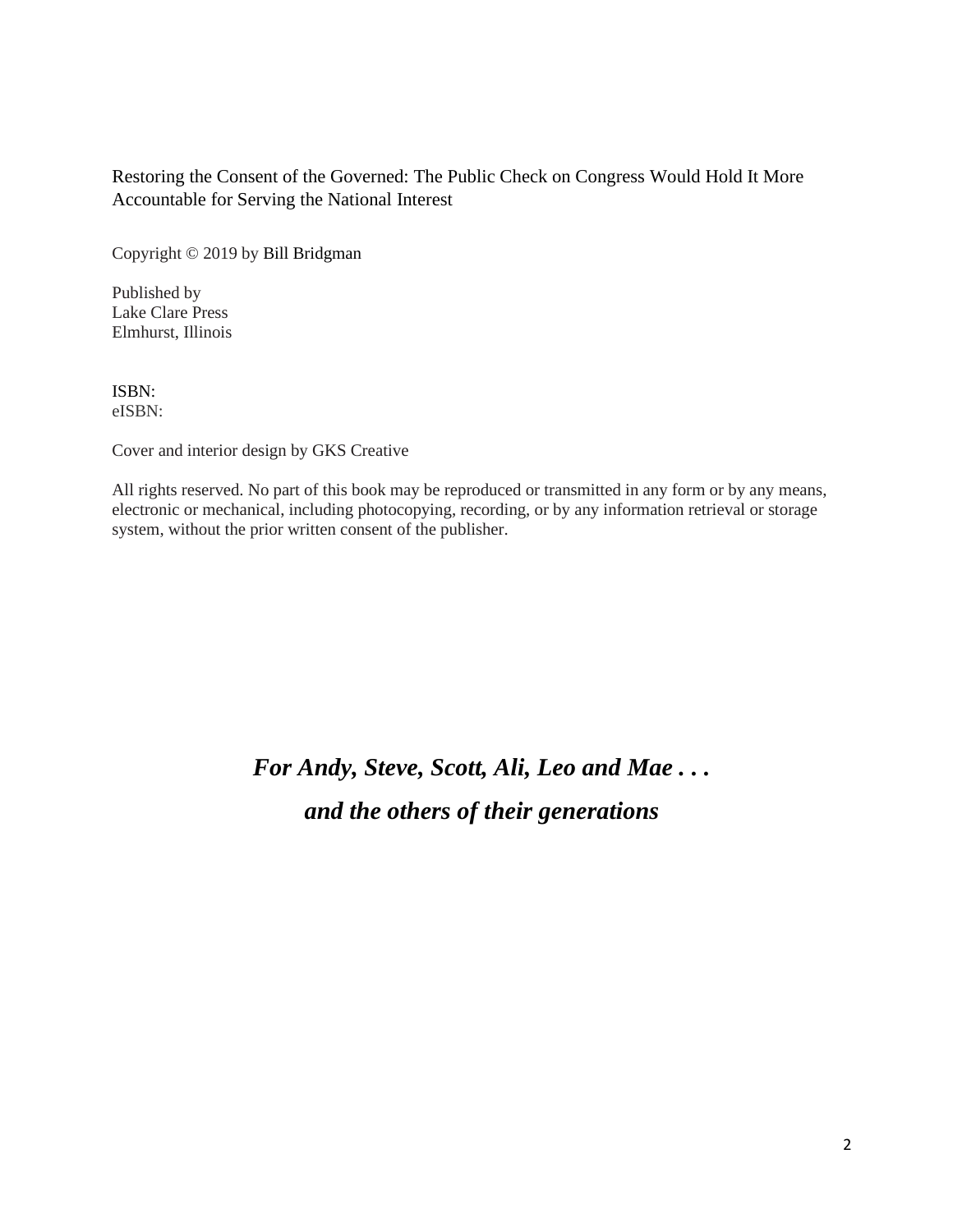#### **Contents**

#### Foreword

- I. Summary
- II. A Defining Challenge
- III. Creating Team Congress
- IV. The Public Check on Congress: A Starting Point
- V. PCC at Work
- VI. Can We the People Handle PCC Responsibly?
- VII. Getting Members of Congress on Board
- VIII. Seizing the Narrative
- IX. Conclusion
- About the Author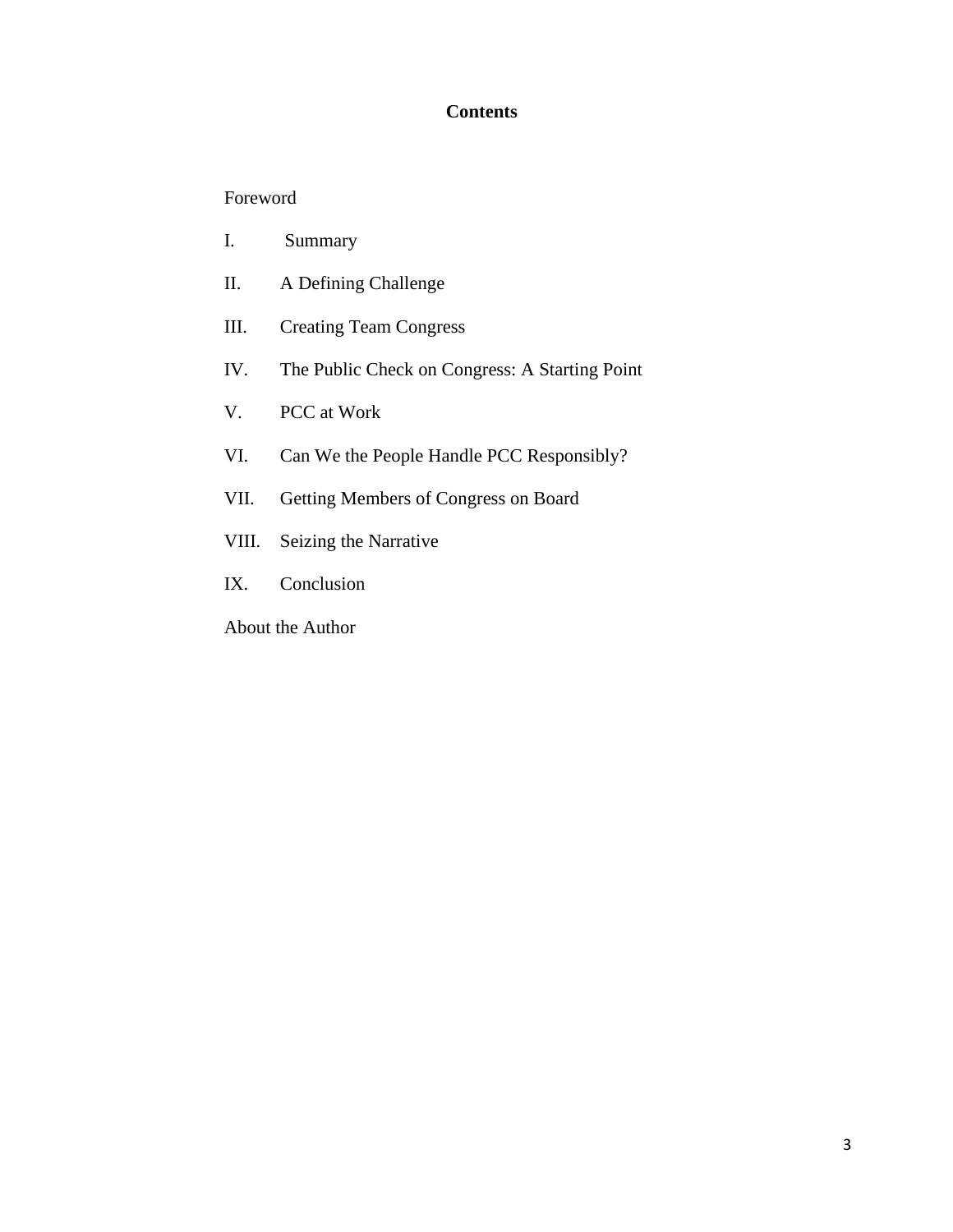#### **Foreword**

As I think about how together we can get the members of Congress to do a better job of handling the people's business, I recall the words of Ronald Reagan, spoken in another context long before he was president: the answer is simple, but not easy. It is "simple" in that if we want the members of Congress to do a better job, we simply must hold them more accountable for doing a better job.

Of course, if it were "easy" to hold them more accountable, we would already be doing it. Unfortunately, "we the people" may need an additional accountability mechanism, one by which we can hold the members of Congress *collectively* accountable for acting in the national interest. Such a mechanism, which we'll call the "Public Check on Congress" (PCC), would require an amendment to the Constitution. It would not be easy.

But given the stakes for ourselves and future generations, it is time to seriously consider such robust reform options.

The challenges to our democratic system have given rise to a wide range of political reform initiatives. Many are aimed directly at Congress. For example, Ranked Choice Voting (RCV) encourages a broader field of candidates to run for office without risking a "spoiler" result. It is making significant headway among local and congressional elections. Anti-gerrymandering campaigns will continue, although without the support of federal judges, following a recent Supreme Court decision. Other efforts expand voter access and level the playing field for campaign financing. These reforms deserve support.

In most cases, however, their primary objective is to improve the "inputs" to Congress (i.e., electing "better" or at least more representative citizens). But we should also investigate how we might empower the electorate to hold Congress more directly accountable for its legislative "outputs." This is the objective of the Public Check on Congress collective accountability mechanism. It would provide a strong new incentive for members of Congress to reach consensus aligned with the public interest—and act on it.

This book makes the case for the Public Check on Congress as follows:

Section I, "Summary," outlines the many benefits of collective congressional accountability and introduces a "first draft" starting point for a PCC amendment.

Section II, "A Defining Challenge," describes how high the stakes are for fixing Congress—so high, in fact, that the way we address the challenge of congressional dysfunction will be reflected in how our generation is judged.

Section III, "Creating Team Congress," identifies the key design parameters that should be reflected in a Public Check on Congress.

Section IV, "The Public Check on Congress: A Starting Point," provides the rationale for the draft formulation for this amendment. Political scientists, constitutional scholars, and other interested parties should consider this an open invitation to critically examine and refine this formulation, leading to a finalized version worthy of broad public support.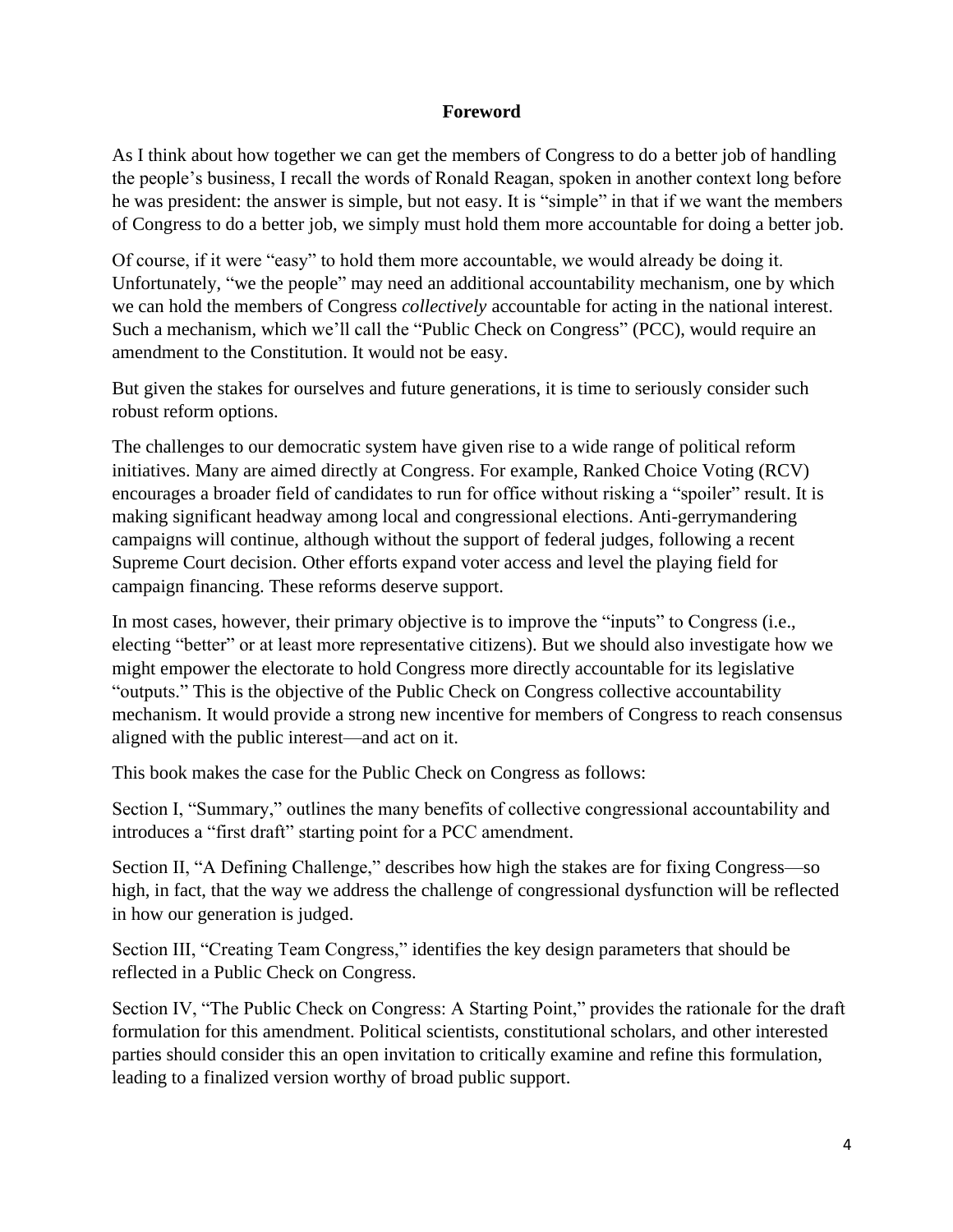Section V, "PCC at Work," describes several important examples where the dynamic of PCC would constructively influence Congress's behavior.

Section VI, "Can We the People Handle PCC Responsibly?" responds to such questions as:

- $\checkmark$  Are the American people so severely polarized that there is now no such thing as the "national interest"?
- $\checkmark$  Will PCC become the kind of flawed "direct democracy" mechanism that we have sometimes seen in states such as California and in other countries such as Britain (Brexit)?
- $\checkmark$  Weren't the Founding Fathers wary of giving "the people" too much political power?
- $\checkmark$  Hasn't the recent economic success of China shown that a little less "people power" might be a good thing?

In each instance, the answer supports PCC.

Section VII, "Getting Members of Congress on Board," discusses the significant benefits they will derive from PCC.

Section VIII, "Seizing the Narrative," responds to several likely criticisms PCC will face as the public debate on the subject gets underway.

And finally, Section IX offers some concluding observations.

Ben Franklin's words at the end of the Constitutional Convention in 1787 are often cited to highlight the moral responsibility the American people accepted when we ratified that Constitution. He was asked by a passerby what kind of government he and his fellow framers had devised for America. He replied, "A republic, if you can keep it." By that he meant, among other things, fixing it if it isn't working properly. My inner Ben Franklin is telling me that it is time for us to make a repair. What is yours telling you?

Bill Bridgman Elmhurst, Illinois August 2019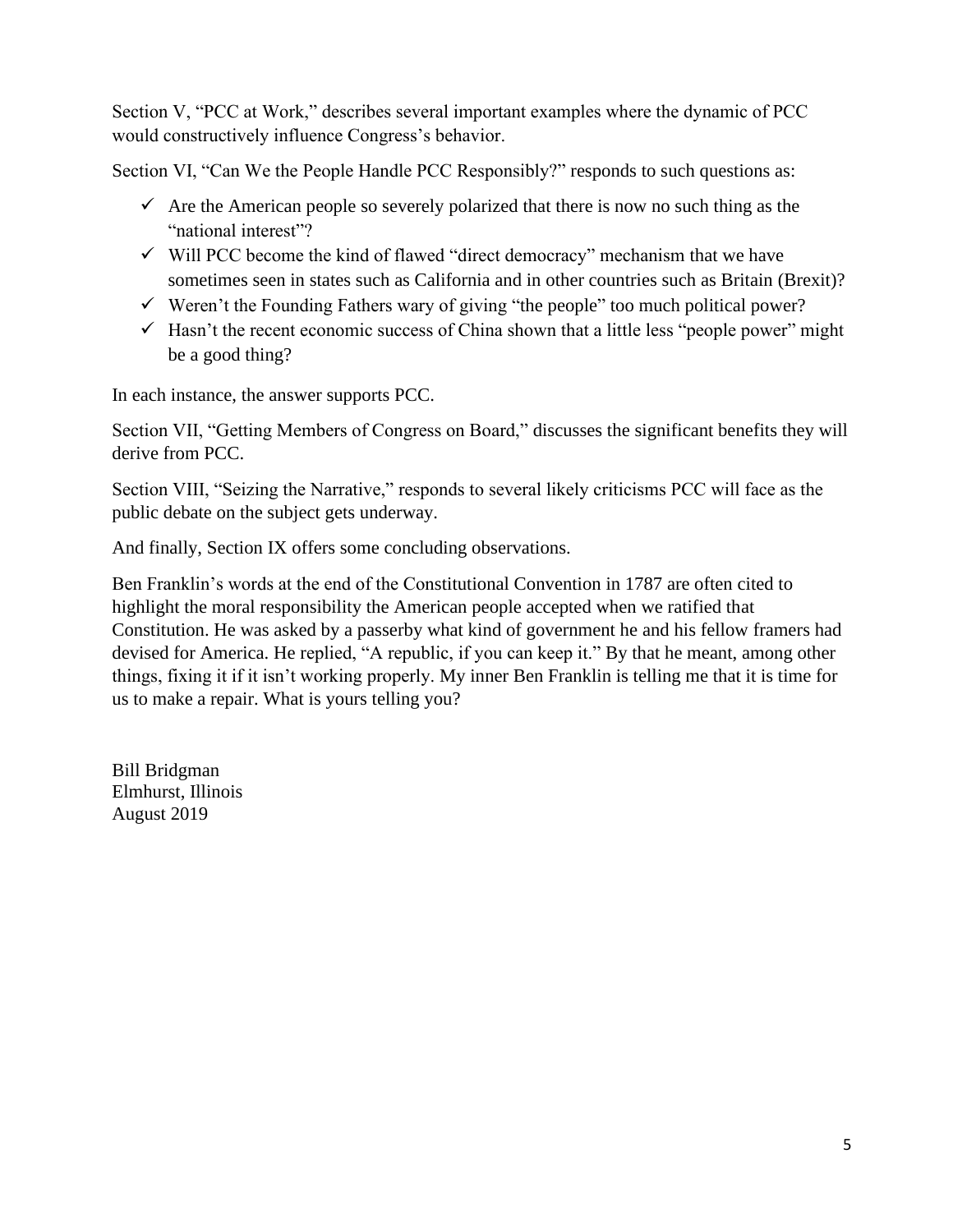#### **I. Summary**

Our political system is under enormous stress. The warning signs are flashing red almost everywhere we look. Perhaps none is more ominous than the growing sense of alienation felt by many of our fellow Americans toward our government in Washington. Until recently, we could tell ourselves that, over the years, Americans had been gradually losing faith only in our politicians. Now it is clear that many are losing faith in our democratic system of government itself.

This is particularly true among our younger generations. For example, a quarter of millennials recently responded that it is "unimportant" that we are free to elect our own leaders. Take a deep breath and ask yourself: How long can a democracy survive that level of indifference among its soon-to-be largest and most influential cohort?

For many, it's a self-evident truth that Congress is the source of much of the dysfunction—the broken branch of American politics, as it has frequently been called. Members of Congress of both parties have become supremely adept amplifiers and exploiters of this dysfunction for their own purposes. Their routine use of such tribal behaviors as gratuitous obstruction, blamegamesmanship, and demonization of the other party have largely supplanted the bipartisan compromise upon which our system of checks and balances depends.

Perhaps no symptom of congressional dysfunction is more apparent than the obscene amount of money in politics. Moneyed interests are now brazenly transparent in their efforts to tilt the system in their favor. While 90% of the public believes this is a top problem with our political system, Congress has done little in recent years to fix it.

These trends highlight the fact that a critical missing piece of our political system is our ability to hold members of Congress adequately accountable for their overall performance. Even in the "wave" election of November 2018, this accountability gap was stark: although the national approval rate for Congress was at 20%, the reelection rate for running incumbents was 90%.

What if we took away from the members of Congress their ability to blame each other? What if we Americans could force them to take joint responsibility for Congress's overall performance? And if it takes an amendment to the Constitution to accomplish this, what might such a collective congressional accountability mechanism look like? The stakes are too high not to spend some time pondering these questions.

#### **What do we mean by "collective accountability" for Congress?**

Let's look at it this way. Each member of Congress has two major responsibilities: first, an individual responsibility to the local district or state constituency that elected him or her; and second, a collective responsibility shared with the other members of Congress to act in the best interests of the nation as a whole.

Although each member of Congress has both individual and collective responsibilities, they are held accountable through the current election process only for meeting the first responsibility to their individual district or state. The nation as a whole has no opportunity for holding members of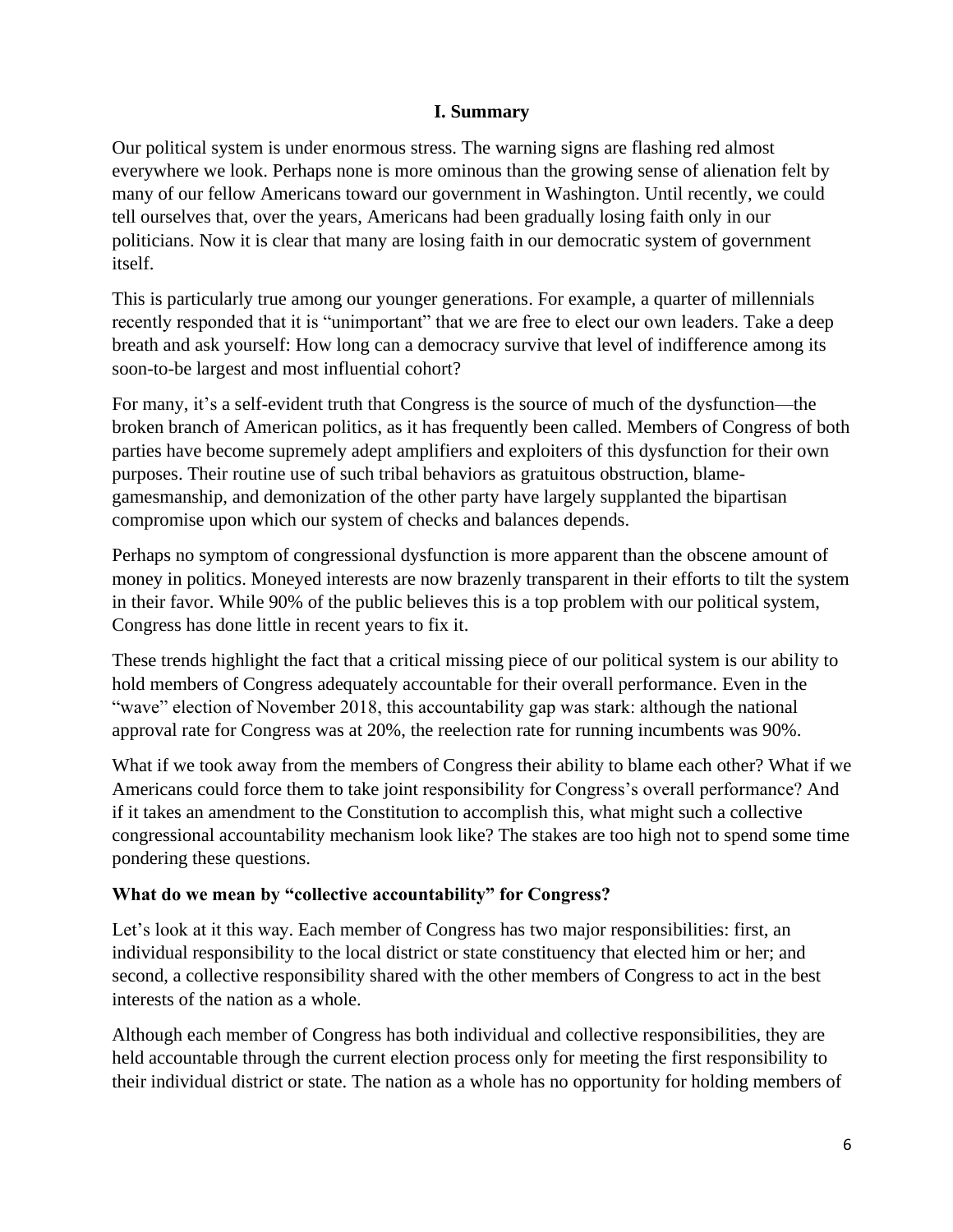Congress accountable for meeting their collective responsibility to the nation. We can draw a short straight line from this accountability gap to the dysfunction that is now a way of life in Congress.

The Public Check on Congress would fill that accountability gap.

Although such a significant structural change to our political system would require an amendment to the Constitution, a rapidly growing majority of Americans are now ready to consider such reforms. Pew Research recently found that 61% of Americans support "significant changes" to the fundamental "design and structure" of our political system to make it work better in current times. There are many reasons the American public would find PCC a particularly appealing change.

#### **What are the benefits of the Public Check on Congress (PCC)?**

"When I feel the heat, I see the light." Thus spoke Everett Dirksen, who represented Illinois for 35 years in Congress and was for much of that time the Republican minority leader of the Senate. Not much has changed in the laws of congressional thermodynamics since Dirksen left the Senate 50 years ago. Members of Congress still respond to heat.

Unfortunately, these days most of that heat comes from moneyed special interests, fringe "base" factions, and tribal party leaders. Members of Congress simply don't feel much heat from the mainstream national electorate. That would change with collective accountability.

The Public Check on Congress would be a new source of heat and light, one that Congress as a whole could not ignore. Members of Congress would see a new clause in their employment contract: to keep their jobs, they would have to accept a much higher level of joint, bipartisan responsibility for Congress's overall performance.

Here are some of the key benefits we could expect from PCC:

- $\checkmark$  A properly constructed PCC would establish a significant penalty for the excessive partisan gridlock, obstructionism, toxic demonization, and relentless blame-gamesmanship that have become the default behaviors of members of Congress over the past several decades. With PCC, these would become self-defeating lose-lose tactics. In their place would be a new strong incentive for Congress to compromise and act on important legislation in a manner consistent with the national interest.
- $\checkmark$  Among the issues that would be taken up with some urgency by the newly responsive Congress would be: reducing the money and special interest influence in politics; combining effective border security with humane treatment of immigrants; striking a reasonable balance on Congress's many favorite polarizing "wedge issues" (e.g., gun rights vs. gun control and pro-life vs. pro-choice); returning to long-forsaken principles of fiscal responsibility; reforming social security and healthcare entitlement programs consistent with long-term affordability and intergenerational fairness; and delivering responsible policies on the environment, defense spending, authorization for use of military force, protection of our election processes from foreign interference, executive oversight, etc.
- $\checkmark$  PCC would be constitutionally designed to occur at infrequent intervals (every 8 years in the sample formulation provided in this book). Thus, it would oblige members of Congress to think more strategically over a much longer time horizon as they develop their legislation.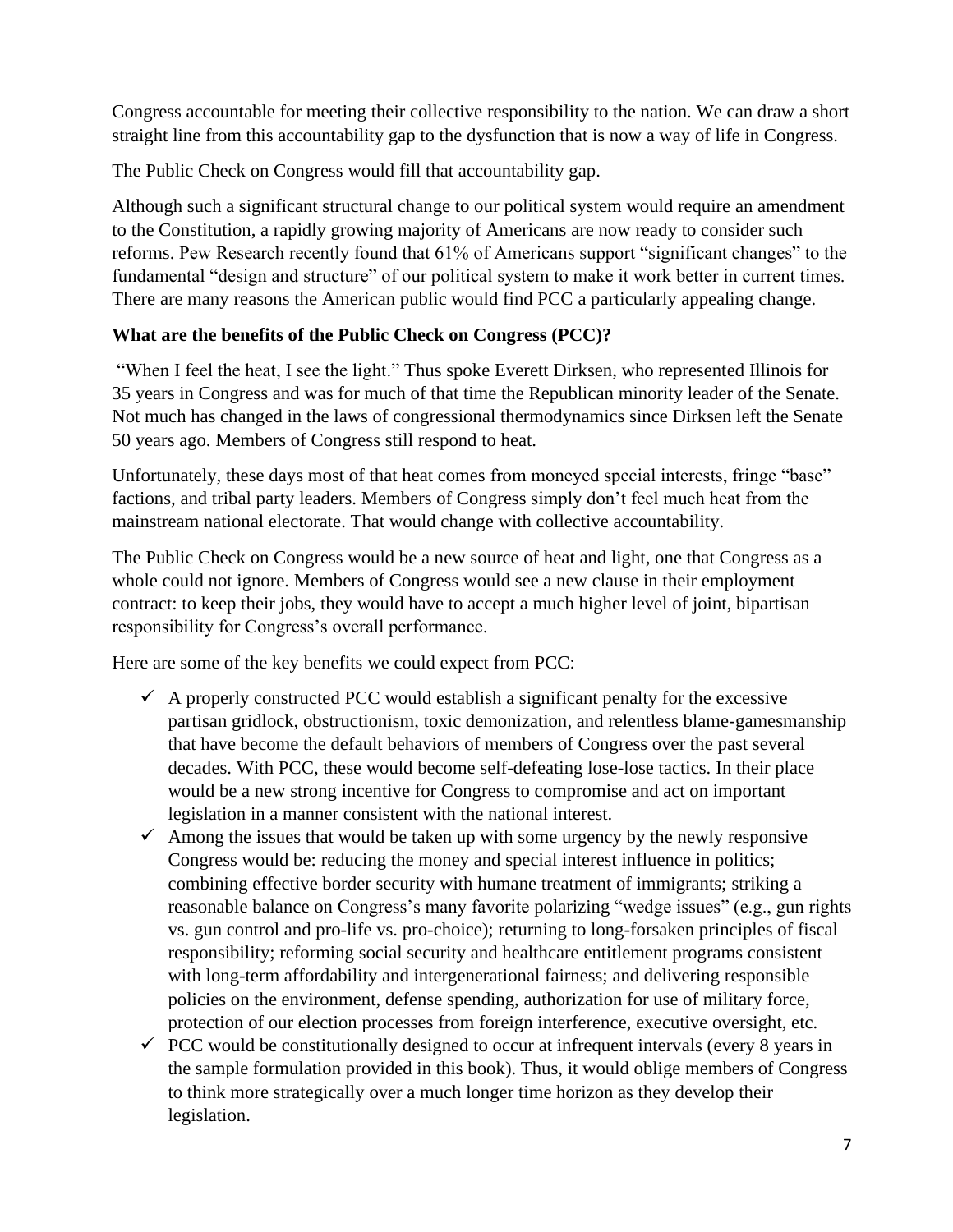- $\checkmark$  This longer cycle would also force members of Congress to be more responsive to the many younger citizens who couldn't vote in the next district/state election but would be able to vote in the next national PCC referendum on Congress.
- $\checkmark$  PCC would reduce the polarization in both Congress and the country. A national referendum on Congress's overall performance would focus on issues, where we are much less divided, rather than on personalities, where negative advertising exploits the "lesser of evils" character of all of our current national elections.
- $\checkmark$  Here is a scenario you could imagine with PCC in place: the leaders of the House and Senate—currently Nancy and Mitch and Chuck and Kevin—standing together at the end of a PCC cycle to defend their collective record and to lay out their plans for the next cycle. And then we the national electorate would have our say.

#### **One Formulation of PCC**

The concept of collective accountability for Congress is new. A national consensus will have to be developed in support of a particular formulation to be inserted into the Constitution. Here is one formulation that can serve as a starting point for that consensus-building effort.

#### *The Public Check on Congress Constitutional Amendment (Draft)*

- ✓ *A nationwide referendum on Congress's overall performance is held once every eight years. Congress needs a 35% approval rating to "pass." If this occurs, there are no further PCC procedures until the next referendum eight years later.*
- ✓ *If the approval rating is less than 35%, a second, "recall" nationwide vote is held two years later.*
- ✓ *If the support for Congress is again below 35%, then one-third of the members of each house of Congress—the most senior third in terms of total tenure in Congress—are to be replaced by elections held in their home districts and states by no later than the next general congressional election. They cannot run again for either house for ten years. Anyone having left Congress at any time during the prior five years is also ineligible to run again for ten years.*
- ✓ *Eight years after the replacements are selected, the next PCC referendum is held.*

#### **There are many advantages to this version of PCC:**

- $\checkmark$  Its effectiveness is based on something near and dear to the heart of most politicians: retention of their jobs.
- $\checkmark$  It is completely nonpartisan: leaders of both parties, as well as both houses of Congress, are equally at risk.
- $\checkmark$  The incentive would be broadly shared throughout the PCC cycle, far beyond the one-third that happen to be on the bubble at the end of the cycle.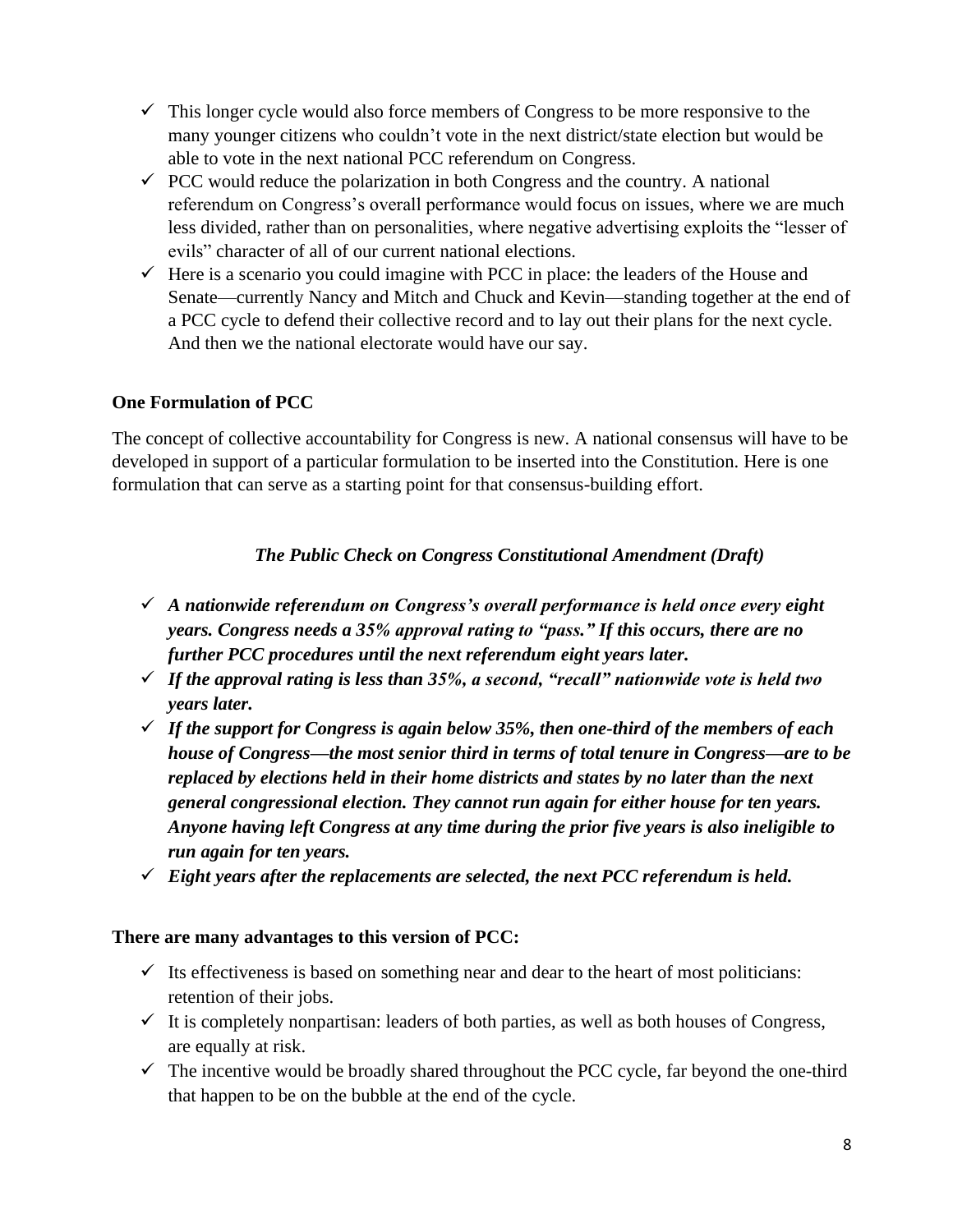- $\checkmark$  The focus on the most senior members of Congress assures that those with the most power for the longest period will exercise that power in service to the nation.
- $\checkmark$  Although the consequences of recall are severe, the PCC hurdle would be a fairly easy one for Congress to cross with adequate performance. It would take two supermajority votes separated by a two-year grace period—to recall senior members of Congress.
- $\checkmark$  There are many reasons for members of Congress themselves to support PCC. These are discussed in detail in Section VII. Importantly, PCC would be far more "carrot" than "stick." The positive vote Congress could expect to routinely receive would strengthen its institutional bond with the public and provide a nationwide mandate to help it regain "first branch" status as intended by the Founders.
- $\checkmark$  Also of interest to members of Congress would be the long period before they must face their first PCC vote. The time required for constitutional ratification, as well as the PCC cycle itself, would be a virtual grandfathering for those voting to approve the amendment.
- $\checkmark$  Nonetheless, we should see a dramatic improvement in congressional behavior and performance early in the amendment process as PCC becomes a new source of heat and light.

#### **Shifting paradigms**

The concept of collective congressional accountability is a bit out of the box. Many will initially be tempted to reflexively dismiss it. They will claim that it is too difficult to amend the Constitution, that there may be unintended consequences, that members of Congress can never be persuaded to accept more accountability, that we Americans no longer have a shared national interest, that we can't be trusted with more political influence, that our Founding Fathers never intended that members of Congress be held collectively accountable, etc., etc.

We will deal with each of these reactions in various sections of the book. We will find that while the case for PCC requires a bit of "steep" time to allow us to relax these paradigms, it becomes increasingly compelling the longer one thinks it through.

#### **Next Steps**

The Public Check on Congress collective accountability amendment is still in concept form. Much work will have to be done by political scientists, constitutional scholars, and other ahead-of-thecurve thought leaders to find the best formulation.

Once a consensus version starts to take shape, PCC should quickly gather public support. For example, three quarters of the public already support a constitutional amendment establishing term limits for members of Congress. PCC would be an improvement on that reform—a credible threat of term limits (i.e., the recall of senior members) with the outcome tied directly to the public's appraisal of Congress's performance. Members of Congress, too, would certainly prefer PCC, with its contingency on performance, to outright term limits.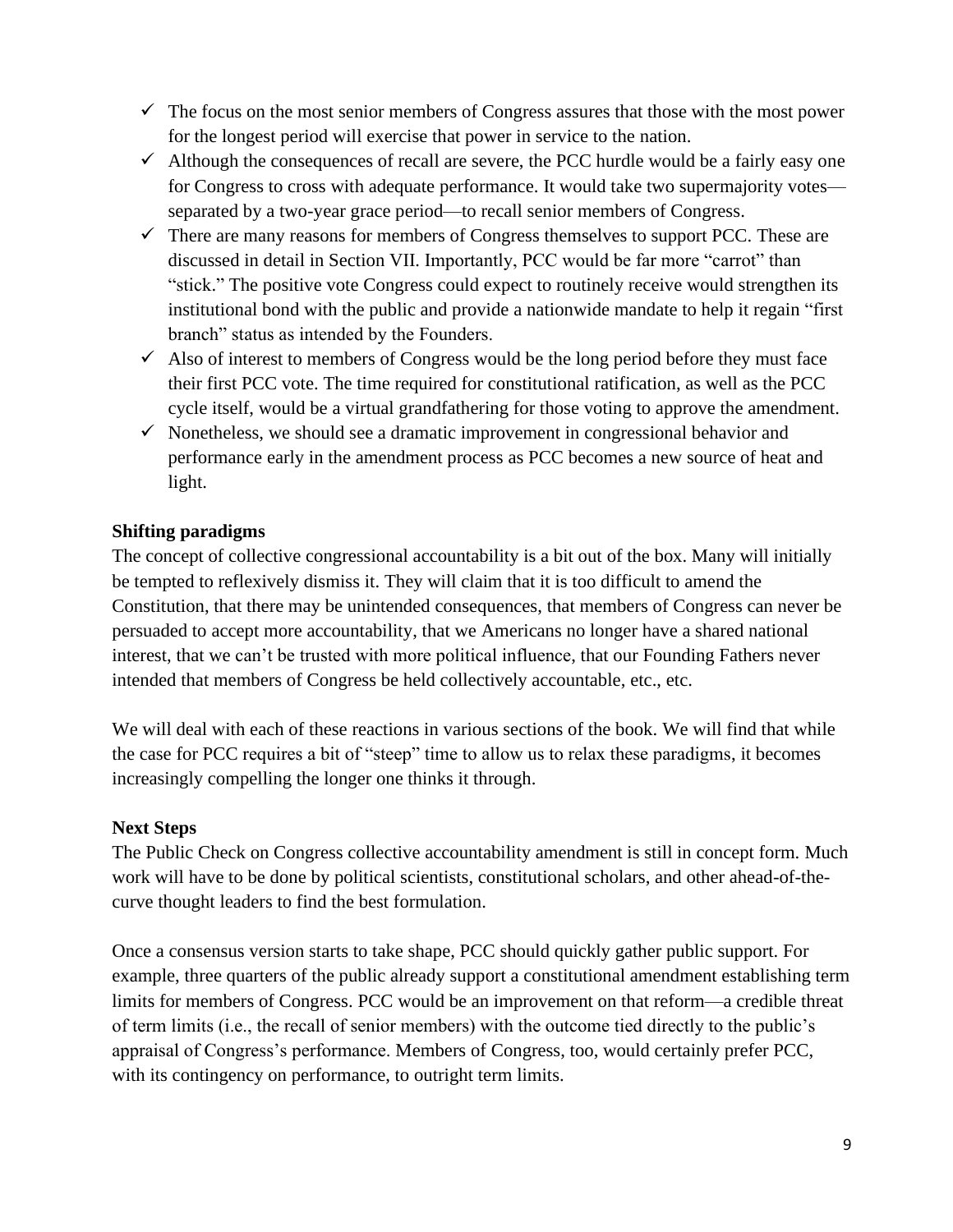The biggest losers with PCC, and thus the source of greatest resistance, will be the moneyed special interest groups and fringe partisan factions that now enjoy outsized influence. They would be forced to surrender much of that influence to the public at large. But even many of these interests will ultimately benefit from a Congress that is able to act in better alignment with our common good.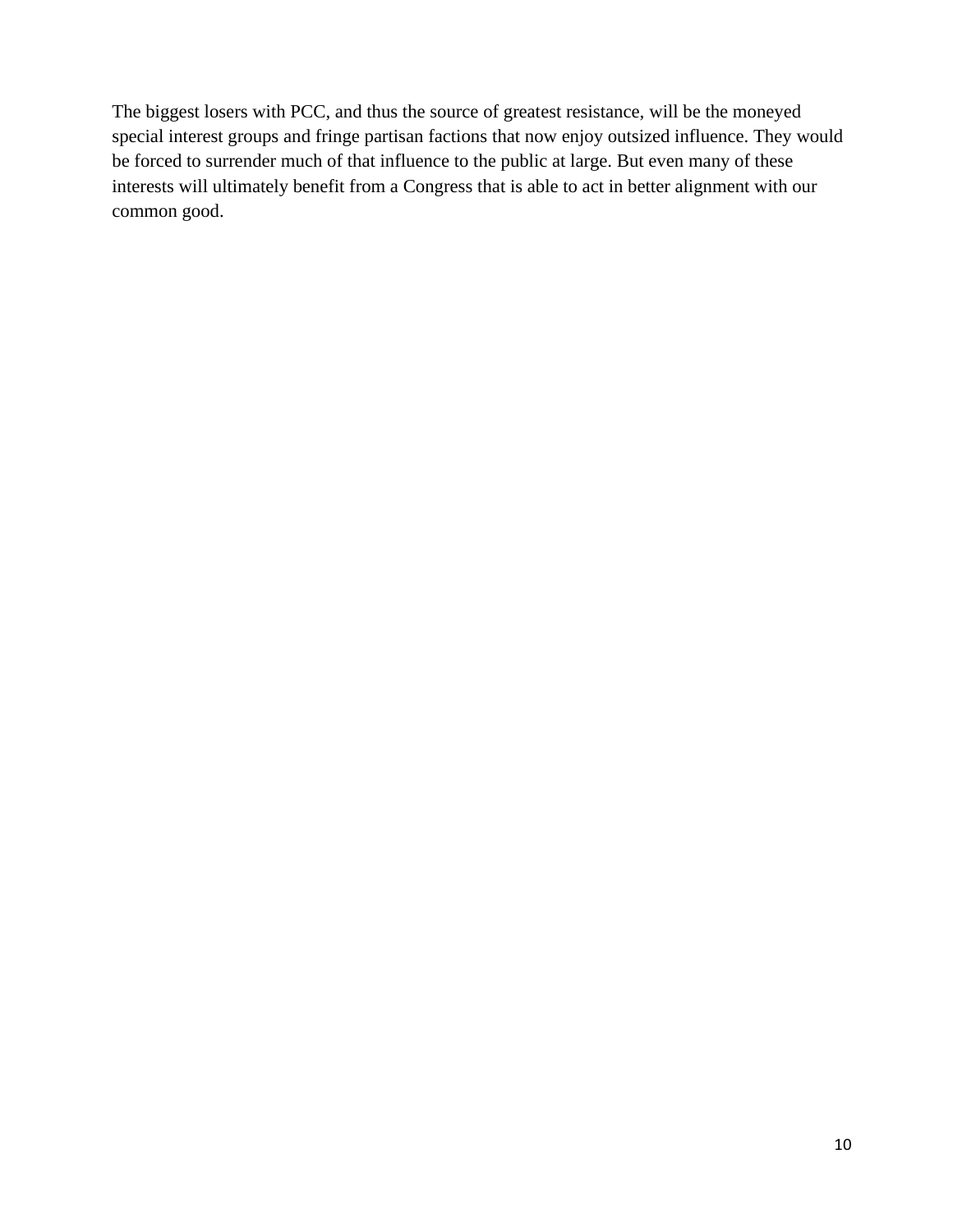#### **II. A Defining Challenge**

It seems to be occurring more and more frequently these days. You read about some particularly self-serving antic by one group of Congressmen or another and your sense of disgust prompts you to blurt out, "If these clowns worked for me, I'd fire the whole lot of them."

Perfectly understandable. As it happens, however, there are three things wrong with your hypothetical statement. The first is that it is not hypothetical. The fact is that the members of Congress *do* work for you . . . and for me and for all other American citizens. To quote Lincoln, ours is a "government of the people, by the people, and for the people." To quote the Constitution, it is we the people who are the boss.

The second thing wrong with your statement is that, despite appearances, they are not a bunch of clowns. The members of Congress are behaving in a highly rational way that allows them to get reelected at an astonishingly high rate—typically over 90% of those who choose to run. The way Congress works today, there is little incentive for its members to collaborate across party lines since their lack of collective accomplishment does not adversely affect their ability to get themselves reelected.

And the third thing wrong with that statement is that you would not fire them—at least not before you had taken a careful look at the incentives that are driving their behavior and made the changes needed to fix that incentive and accountability system. Otherwise, the replacements would simply become a new bunch of clowns.

As the dysfunction in Washington has become increasingly obvious to all, a very large library of "how to fix Congress" books, reports, blogs, television specials, and TED Talks has accumulated. They come from the halls of academia, think tanks, Congress itself, the media, and many other precincts. In most instances, the prescription offered up is one form or another of "the people need to hold the members of Congress more accountable." It is hard to argue with that.

But then the obvious follow-up question is whether we the people have the tools we need for holding the members of Congress adequately accountable. If, as in present circumstances, they are able to get themselves reelected while ignoring the national interest, then it is clear that we have an accountability gap. We need something more than the vote each of us now has for our individual representative every two years and for our two senators every six years.

Let's explore the benefits of one more accountability tool—one by which we American citizens together can hold the members of Congress more accountable for meeting their collective responsibility to the country as a whole, thereby creating a much greater incentive than they now have to work together. We will call that collective accountability tool the Public Check on Congress (PCC).

Of course, the current mechanisms by which members of Congress are held accountable by the citizens of their individual districts and states are established by the US Constitution. If now it becomes necessary to strengthen our ability to hold members of Congress more collectively accountable for meeting their responsibilities to the nation as a whole, it would be necessary to amend the Constitution. This is a degree of freedom we need to allow ourselves to repair a highly dysfunctional Congress.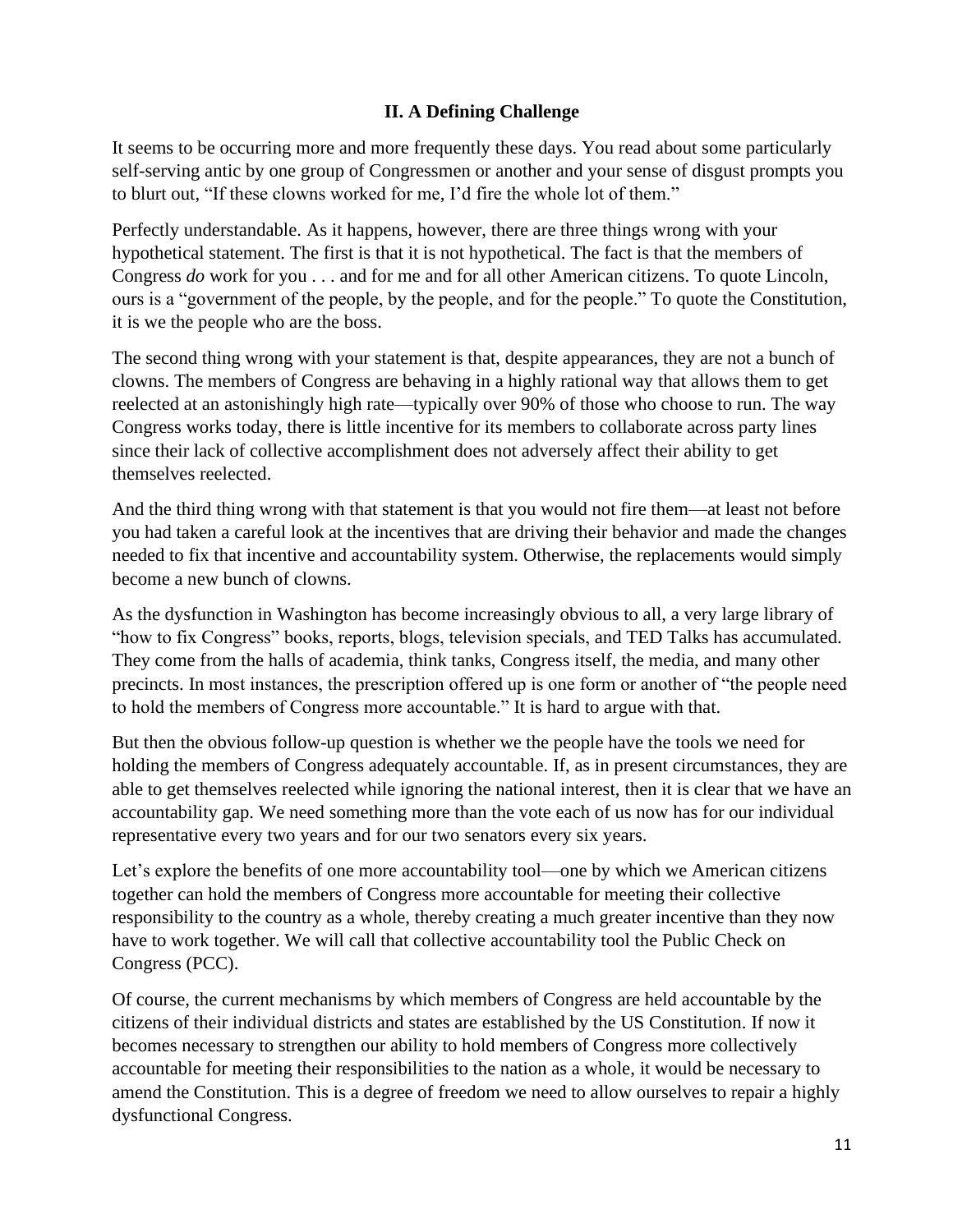There are those who will say that we should not tinker with the basic checks and balances originally established by the framers of our Constitution. To them I would respond—with no fear whatsoever of being proven wrong—that if George Washington, James Madison, Alexander Hamilton, Benjamin Franklin, and the others were to return to us today to update the Constitution for current conditions, their first order of business would be to insert some mechanism by which the members of Congress could be held accountable for their collective performance. More on this in a later section of this book.

There are others who will say that nothing could be more unimaginable than amending the Constitution to increase the accountability of the members of Congress when they themselves are an integral part of the process of amending the Constitution. Later in this book, I will discuss how most members of Congress will see significant benefits for themselves in a properly constructed Public Check on Congress.

And then there will be those who identify the challenge of mobilizing the American citizenry to support a change of this scale and consequence. The first step will be to devise the right accountability mechanism. In this book, I put forward one possibility. It may not be the best option, but it is a serviceable starting point for developing a consensus formulation that would merit the support of the public at large.

From there, the American public could be counted on to do the heavy lifting. For example, if we Americans were convinced that our government in Washington could be brought back to good health by means of a straightforward blood transfusion, 300 million pints of blood would be offered up the next day. This is because we Americans desperately want to see our democracy work properly. And if we become convinced of how that can be made to happen, we will provide whatever popular momentum is necessary.

We already know that the ultimate responsibility is ours. Long ago, our forefathers fought a revolution to throw off monarchy and aristocracy. That left we the people as the sovereign authority of the United States. Government by consent of the governed was ordained and established as the bedrock principle of the new republic. And now, 232 years later, if we are no longer satisfied with our ability to provide or withhold our consent, it is we the people of this generation who must intervene. It is our sovereign duty to restore government by consent of the governed. We didn't ask for this challenge, but the need to address it has become critical on our watch. Our response will determine whether we are worthy of the mantle our forefathers tailored for us.

The process for amending the Constitution is laid out in Article V of that document. This could take several years. However, we would not have to wait that long for Congress to start shaping up. Once a national conversation on PCC begins and it registers as a likely outcome on the radar screen of the members of Congress, we will congratulate them more frequently for compromising on and enacting important legislation. We will castigate them less frequently for shutting down the government, fabricating self-serving "wedge" issues, kicking many cans down the road, and ignoring other cans altogether. Given human nature, and in particular politician nature, they will quickly adapt in anticipation of the approaching new reality of collective accountability.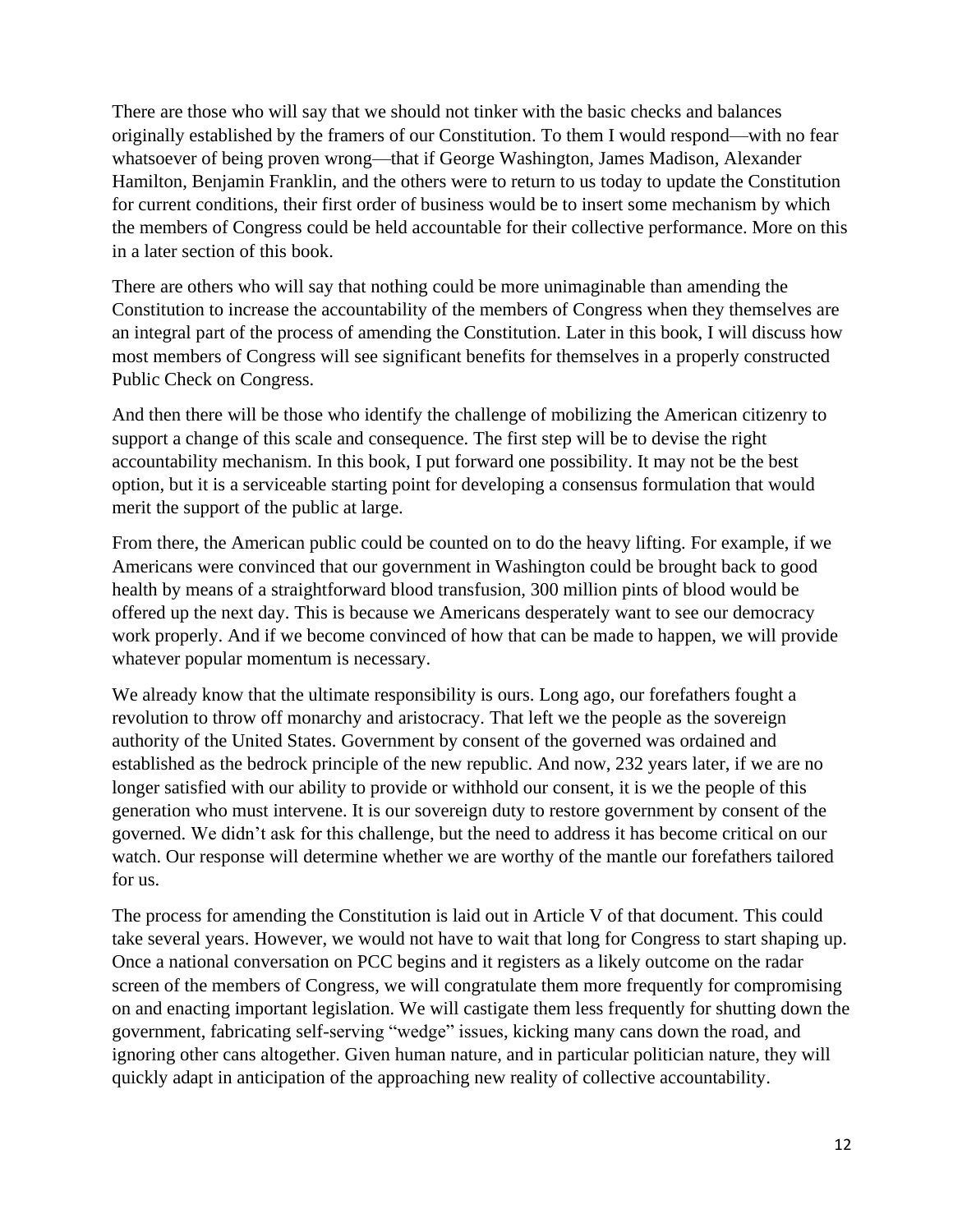Under other circumstances, you and I could discuss at our leisure the great opportunity we have to fix Congress. Unfortunately, the time for viewing this as an opportunity is past. What we are faced with now is a clear and present necessity. We can no longer hope to simply "muddle through" and "see what happens." That is what we have been doing for many years and it is clear that time is not on our side. Our political system was intended to be the servant of the people. However, if we the people do not step up to fully perform as its master, other masters will readily fill that vacuum. The money now flooding our political system is the handwriting on that wall.

Perhaps sometime soon you will allow yourself the pleasure of reading (or rereading) *The Federalist Papers*, that masterful compilation of arguments from 1787–88 urging the adoption of the proposed Constitution. Start at the beginning, Federalist No. 1, where Alexander Hamilton writes in the first paragraph:

*It has been frequently remarked that it seems to have been reserved to the people of this country, by their conduct and example, to decide the important question, whether societies of men are really capable or not of establishing good government from reflection and choice, or whether they are forever destined to depend for their political constitutions on accident and force. If there be any truth in the remark, the crisis at which we are arrived may with propriety be regarded as the era in which that decision is to be made; and a wrong election of the part we shall act may, in this view, deserve to be considered as the general misfortune of mankind.*

Given the stakes at that critical moment in our nation's history, no one has accused Hamilton of overstating the importance of the decision to be made.

The stakes are also high today, and the question before us is much the same: whether we as a society are capable of repairing dysfunctional government institutions—upon which rests, in significant measure, the destiny of our country—through the exercise of intelligent reflection and choice, or whether we will opt to simply leave things to chance. Our generation will be defined, in part, by the way in which we respond to that challenge.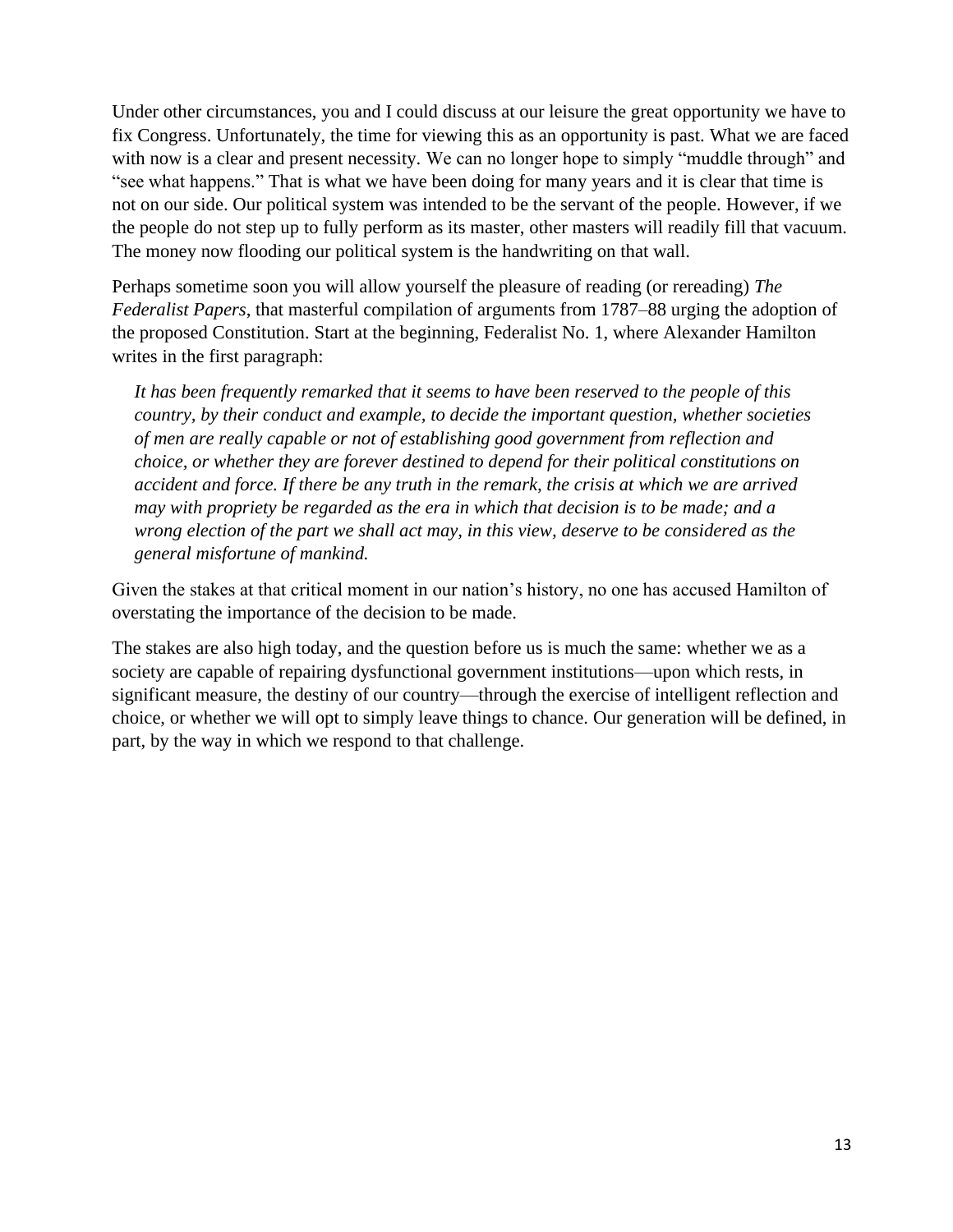#### **III. Creating Team Congress**

A long-serving democratic senator from Iowa, Tom Harkin, once said that the power of members of Congress is not derived from what they can do but from what they can prevent. Others echo that sentiment by labeling our system of government not a democracy but a "vetocracy" in recognition of the many ways small groups of members of Congress—and sometimes even individual members—can veto constructive and sometimes necessary action. Given the separation of powers and checks and balances that are embedded in our system, many claim we suffer from vetocracy more than any other modern democratic country.

As a result, Congress accomplishes very little, and yet too much of what is accomplished bears the markings of extreme, polarizing partisanship. Meanwhile, each member of Congress is able to go back during election time to his or her tiny subset of the national electorate and plead that they fought the good fight. What is missing is an obligation for members of Congress—of both parties and both houses—to defend together what they actually accomplished, with significant consequences if that record were not adequate.

This is not rocket science. A great many organizations and institutions need to motivate their members to perform strongly both as individuals and as constructive members of a group with collective responsibilities. The "incentive package" for these organizations is designed to reward good performance with respect to both individual and group responsibilities. In most sectors, this "incentive package" consists of financial compensation, promotion, etc.

For elected politicians, the most effective "incentive package" is retention in office. Retention in office by means of existing local elections is already used to motivate members of Congress to meet their responsibilities to their local constituents. Let's see if we can devise a good way in which retention in office could also be used to motivate members of Congress to meet their responsibilities to the nation as a whole. In other words, let's see what a Public Check on Congress might look like.

#### **The Public Check on Congress: Statement of Purpose**

The first step in developing PCC is to state its purpose. Here is a first cut that others can modify in the spirit of continuous improvement:

✓ *To strengthen the incentive for the members of Congress to cooperate across party lines and between the two houses of Congress to pass legislation better aligned with America's national interests.*

> This is the core of PCC. It calls for increased collaboration and compromise not only within each house of Congress but also between the two houses. It would provide an increased measure of accountability for the actions of Congress as a whole.

✓ *To moderate the influence on members of Congress of moneyed special interests, fringe political factions, and tribal party politics.* 

> This part of the statement of purpose recognizes that the rebalancing of accountability and influence is away from high-access special interests—especially those that are out of step with national mainstream sentiment—and fringe political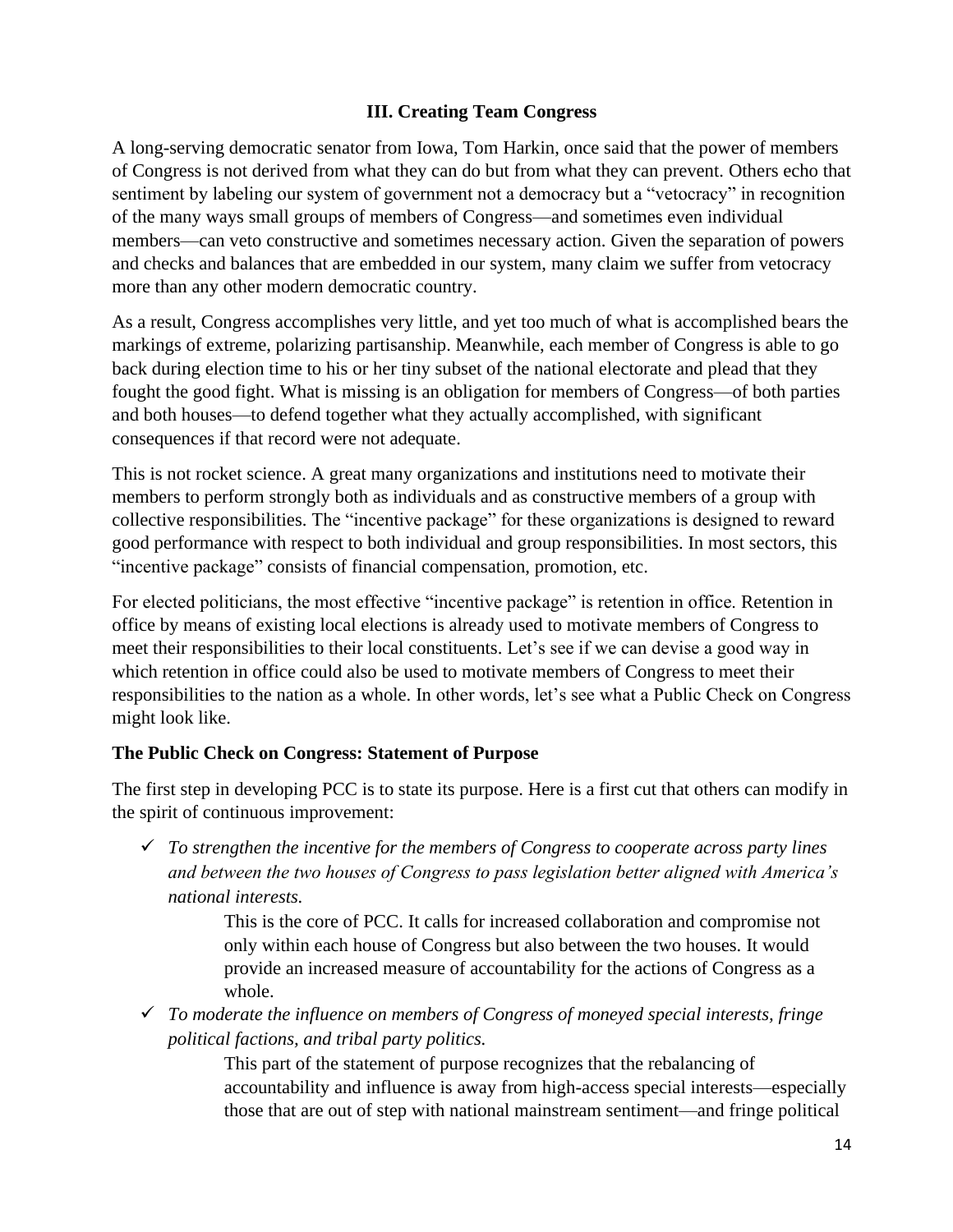factions with their undue campaign leverage. The corresponding benefit accrues to "we the people of the United States."

✓ *To empower Congress to regain the legislative efficacy and public respect originally intended for it by the framers of the Constitution.* 

> Importantly, this new accountability mechanism must promote the opportunity for Congress to reestablish itself as a respected and trusted institution. The constitutional framers originally visualized it as first among the branches of government. A PCC mechanism will not have fully served its purpose if it does not restore, in addition to the *consent* of the governed, the *respect and trust* of the governed.

✓ *To acknowledge the restraint that we the people must recognize in the exercise of our sovereign power.*

> And finally, whatever PCC mechanism we put in place must reflect judicious moderation on our part. Given the frustration and anger that many citizens feel today, it would be all too tempting to install a mechanism that goes overboard in micromanaging and penalizing the members of Congress. To adapt a quotation from Poor Richard (an alter ego of constitutional framer Ben Franklin), "Anger never struck a good bargain." Our motivation must not be rooted in anger at the members of Congress but rather in affection for the institution of Congress. With that in mind, we should be able to devise a PCC that constitutes an enlightened, restrained exercise of our sovereign power.

#### **Other Considerations**

Beyond the overall purpose of PCC outlined above, there are a number of other considerations that ought to be taken into account in its development. Again, let's start with a first draft list of these considerations, to which others can add, subtract, or modify.

✓ *A Public Check on Congress should provide a measure of accountability for Congress as a whole to the American citizenry as a whole.*

> Under this dynamic, it would no longer be possible for each member of Congress to justify his or her actions only to the thin sliver of the electorate that sent them to Congress. Rather, the members of Congress would jointly have to justify their collective actions to the public at large.

✓ *It should allow the American public to express periodically their approval or disapproval of Congress's overall performance over an extended period of time.* 

> The focus would be on Congress's overall performance. There would be no vote on particular issues. It would also make sense for the public to evaluate Congress's record over a long enough period of time to encourage its members to think more carefully about the longer term impacts of their actions.

✓ *It should establish sufficient consequences for substantial, sustained disapproval to assure appropriate congressional performance.*

> For the PCC incentive to work, there must be a significant downside when, under PCC, the consent of the governed is withheld.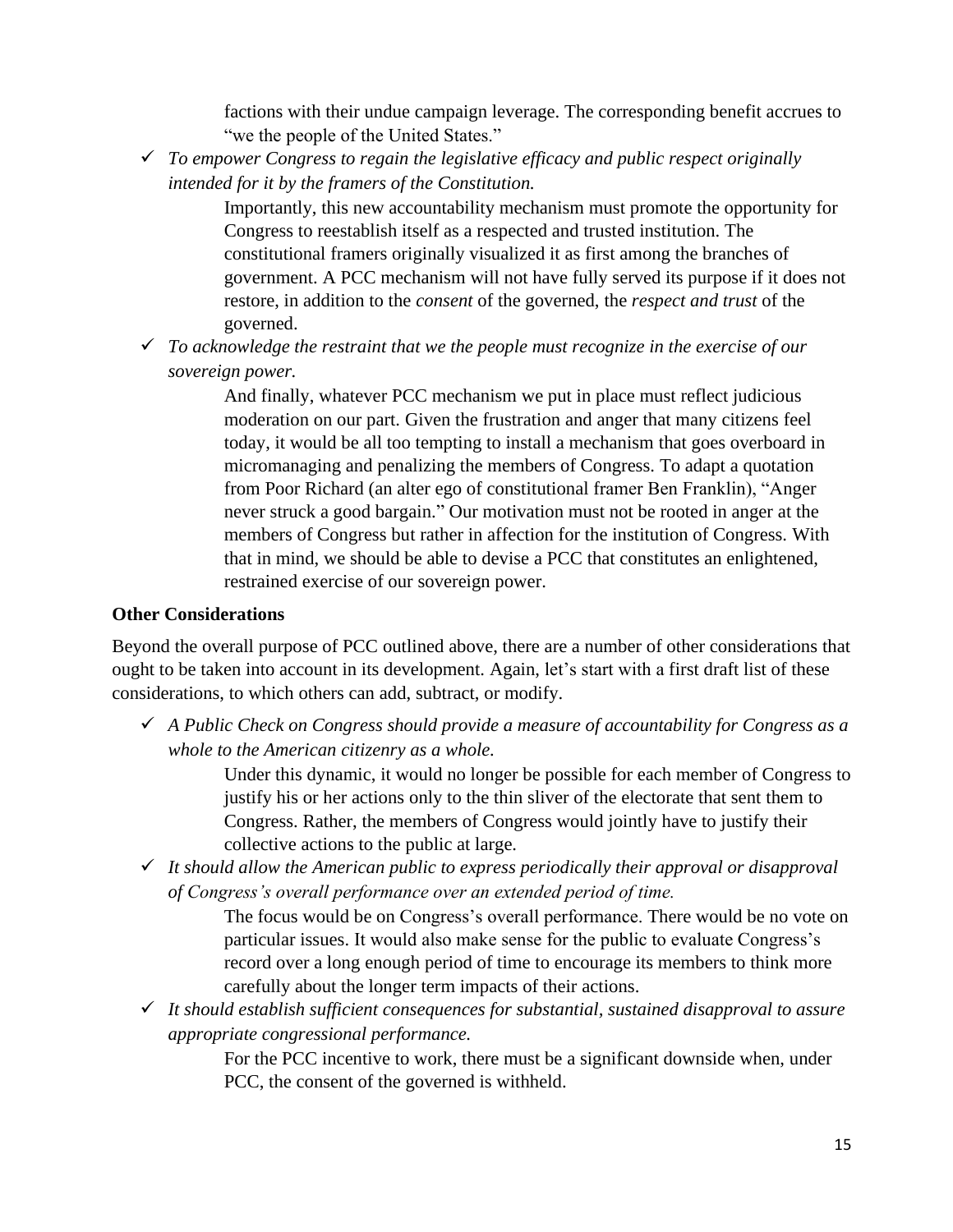✓ *On balance, however, PCC should be much more "carrot" than "stick." The predominant outcome should be a new positive connection between Congress and the American people, strengthening Congress's incentive and capacity to act in the broad public interest.* 

> The downside consequences from withheld consent must be extremely rare. Rather, Congress must be able to expect to earn that consent with a reasonable and goodfaith effort to comply with the will of the people. This would lead to a much healthier relationship between Congress and the public.

✓ *We must be willing to amend the Constitution to implement the appropriate Public Check on Congress.* 

> A PCC that fulfills its purpose and meets these considerations will require an amendment to the Constitution. We must accept that as part of our task of fixing the dysfunction in Congress.

There will no doubt be additional considerations to take into account as we think this through, but let's work with these for now.

Before moving on, let me share a fantasy I sometimes have about Congress. It is triggered when I see a congressional committee hearing on television. You know the scenario: all the impressivelooking congressmen and congresswomen sitting in their large swivel chairs on several platform tiers, looking down at the witness sitting alone in a straight-backed chair in the center of the arena. The witness is placed under oath. Then the inquisition begins. It can last for hours and sometimes for days.

At some point, my fantasy kicks in and the roles are reversed. The solitary citizen is suddenly transformed into the boss of the members of the committee. Her chair rises up while their platforms descend. She puts them under oath and interrogates them on their activities during their terms in Congress. She demands a report, issued jointly by all members of the committee, where together they make their best case that their collective actions have justified the responsibility the American people have given them. The report must be signed by all committee members, Republicans and Democrats alike. And if it is inadequate, the jobs of all members of the committee are equally in jeopardy. On the other hand, if their team report is highly satisfactory, their jobs are secure for the present.

If we could put in place the right kind of Public Check on Congress, we might be able to realize some of the elements of this fantasy—except it would apply to Congress as a whole, not just to one committee.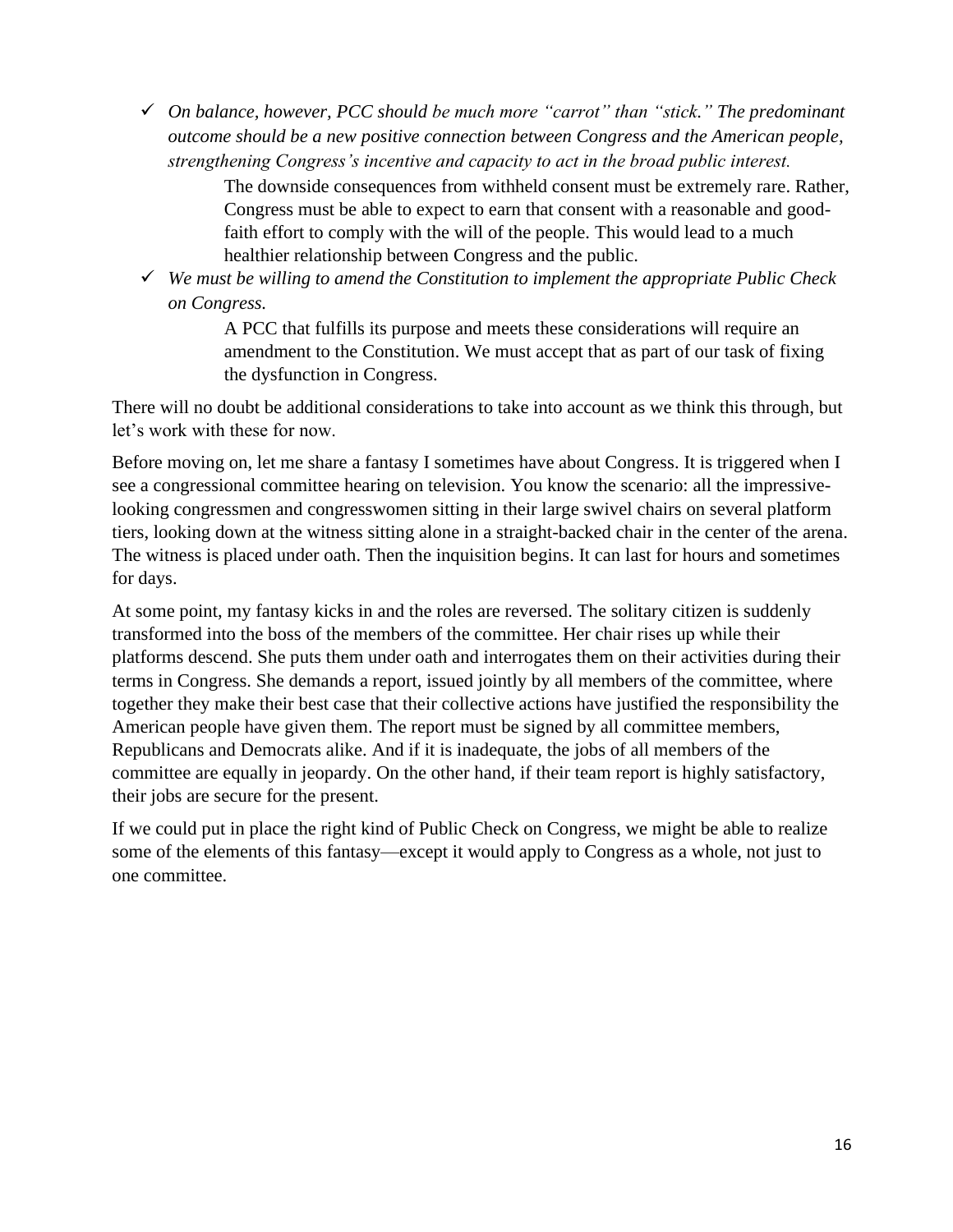#### **IV. The Public Check on Congress: A Starting Point**

Now let's take our statement of purpose and our list of additional considerations and construct a specific Public Check on Congress mechanism, one that would establish some collective accountability for the members of Congress. With more than two centuries of familiarity with our current system of exclusive individual accountability, anything we would add would look a bit strange at first. So at this point, let's think of this as an exercise in brainstorming during which ideas are initially given the benefit of the doubt and allowed some time to prove themselves.

#### **One Formulation for a Public Check on Congress**

This is how we might be able to get the members of Congress to work more constructively together:

#### *The Public Check on Congress Constitutional Amendment (Draft)*

- ✓ *A nationwide referendum on Congress's overall performance is held once every eight years. Congress needs a 35% approval rating to "pass." If this occurs, there are no further PCC procedures until the next referendum eight years later.*
- ✓ *If the approval rating is less than 35%, a second, "recall" nationwide vote is held two years later.*
- ✓ *If the support for Congress is again below 35%, then one-third of the members of each house of Congress—the most senior third in terms of total tenure in Congress—are to be replaced by elections held in their home districts and states by no later than the next general congressional election. They cannot run again for either house for ten years. Anyone having left Congress at any time during the prior five years is also ineligible to run again for ten years.*
- ✓ *Eight years after the replacements are selected, the next PCC referendum is held.*

Here are some key observations on this version of PCC:

The effectiveness of the collective accountability mechanism is based on something near and dear to the hearts of most members of Congress: the retention of their jobs.

The accountability is directly to the American citizenry as a whole. This is in sharp contrast to the highly "atomized" voice of the people, which can scarcely be discerned today in the 535 individual elections for the members of Congress. And it is also much clearer than the voice that elects our President—a voice filtered through the electoral college (and sometimes the Supreme Court) and is elicited most energetically from only a few swing states.

PCC would be totally nonpartisan. Politicians of all parties would be equally at risk.

In all of our current national elections, the choice presented to the American people is between individual candidates—what many consider a choice of the lesser of evils. In contrast, the PCC referendum would call upon the American public to focus much more exclusively on issues and policies enacted by Congress over the past cycle. It would be detached from personalities, partisan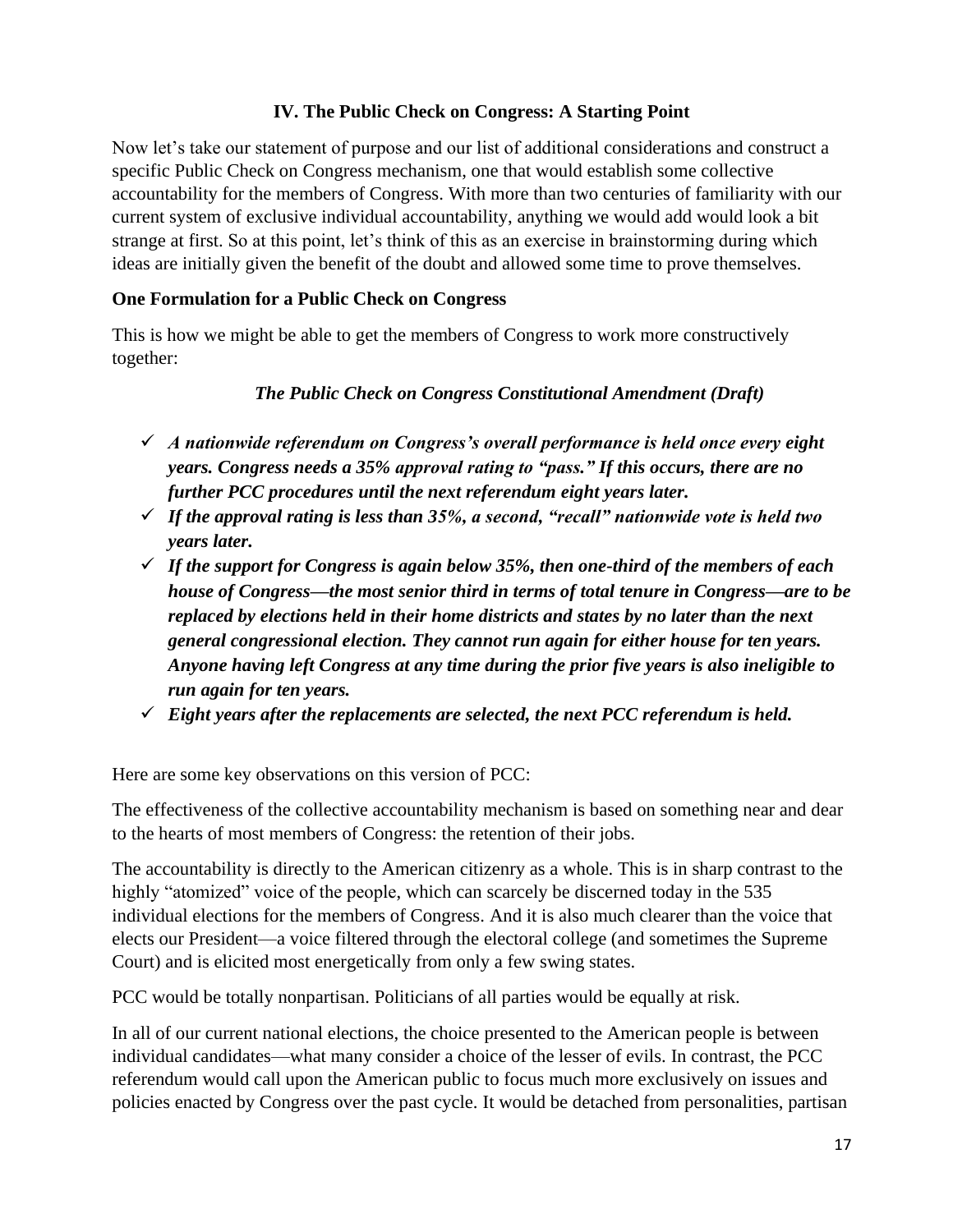demonization, and other toxic distractions that are exploited in many individual congressional elections. The question before the American people would not be which party is doing a better job but whether Congress as a whole is doing an adequate job.

This version of PCC puts a very substantial fraction of the members of Congress at risk—far more than the one-third that would be recalled. This is because of the uncertainty that many more members would feel as to whether they would ultimately slip into that third by the time of the final recall vote. Thus, the incentive to cooperate would be very widely shared among the members of Congress throughout the PCC cycle.

PCC is focused on the more senior members of Congress, those who are leaders of their party caucuses, chairs and ranking members of committees and subcommittees, etc. The rationale for this focus is that the seniority-driven power structure of Congress puts them in the best position to assure that Congress earns a passing grade at PCC time. They have both the obligation and opportunity to rein in others who might be tempted to abuse rules and procedures to create an unacceptable level of dysfunction. Thus, PCC would give the more senior members of Congress a very strong incentive to act like "the adults in the room."

Of course, if Congress earns a failing grade, PCC would sweep out those who have been around the longest. It would act like a conditional term limit on those members of Congress when triggered by the condition of deep, sustained dissatisfaction with Congress's performance by a supermajority of the American public.

While it is true that the consequences of a PCC recall are quite severe, the formulation above is designed to ensure that such an eventuality will very rarely occur. The approval rating required, 35%, is readily achievable with a reasonable level of responsiveness to the PCC incentive. Further, with the second vote held two years later before a recall is implemented, Congress has a generous grace period to get its act together.

This double vote might be viewed as similar to the two-step process for removing a president: impeachment by the House of Representatives followed by removal by the Senate. Over the course of 230-plus years, we have had three presidential impeachments by the House but no removals by the Senate. We have had one presidential resignation under threat of impeachment and removal.

The PCC process as set out above occurs once every eight years. Thus, it is no "sword of Damocles" continuously hanging over the head of the members of Congress. Rather, an extended period of time between PCC votes will encourage Congress to think much more strategically about its legislation. It will be acutely aware that whatever it does must play well not only in the next individual election but also further down the road at the time of the next PCC vote. America has a great deal to gain by lengthening the horizon that members of Congress incorporate into their political calculations.

On balance, then, this version of PCC is intended to create a strong incentive for members of Congress of both parties and both houses to form bipartisan majorities to pass legislation and formulate policies that will be consistent with the interests of the broad center of the American public. It would be infrequent enough with a relatively low approval bar so as not to unduly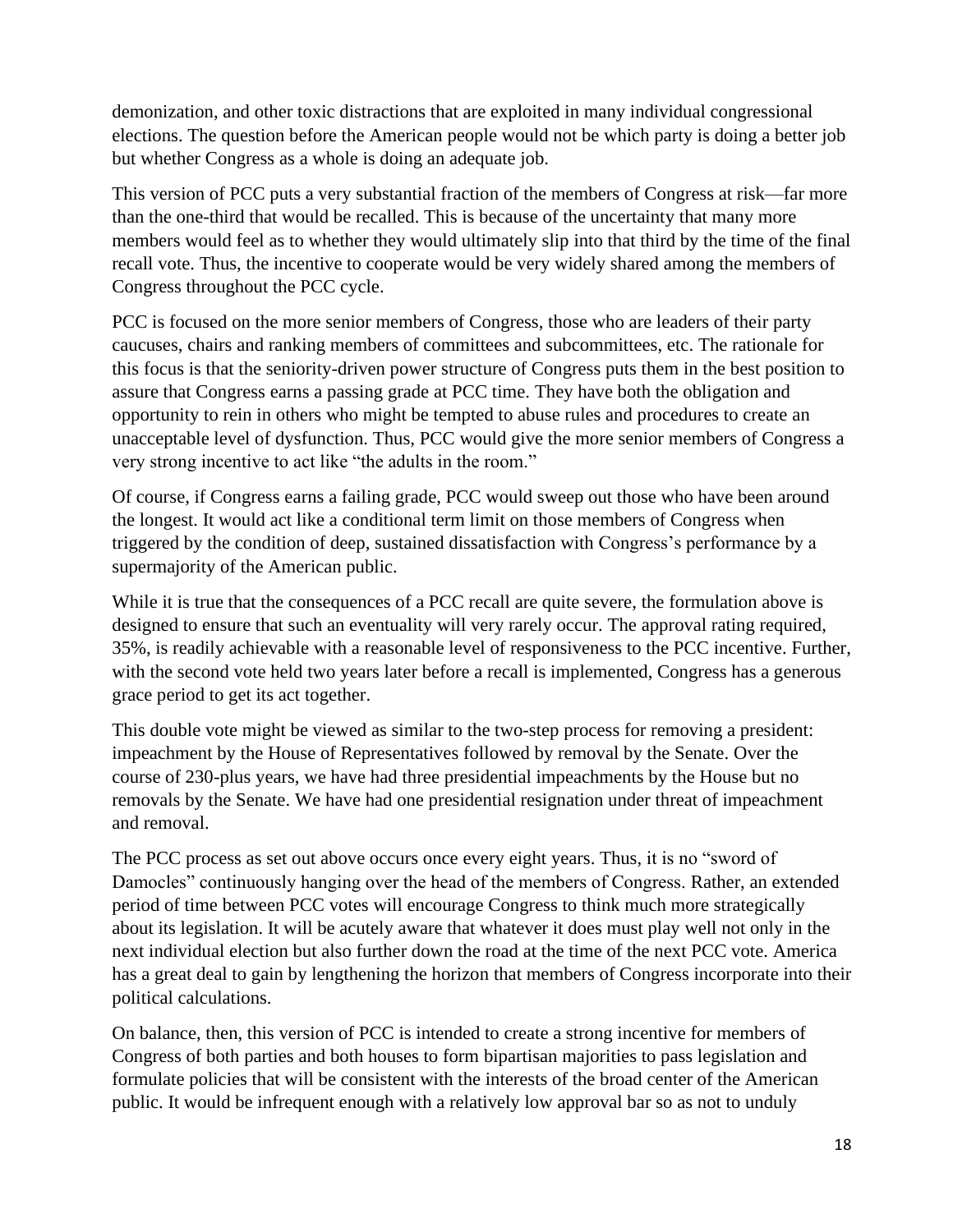interfere with reasonable advocacy of bona fide policy differences. It might be thought of as a helpful stabilizing gyroscope to assist Congress in maintaining its bearings in its service to the American public.

The details of how a PCC vote would be conducted could be as straightforward as a single box added to the ballot across the nation when the general election for members of Congress is held. If Congress succeeds in achieving the approval threshold—35% in this example—that would be the end of the PCC process until the next cycle.

If not, then another vote could be similarly incorporated into the next congressional elections two years later. At that point, if Congress's approval exceeds the threshold, nothing further need be done. If Congress fails again on the second PCC vote, then the one-third most senior members of each house of Congress at that time are to be replaced at the next election, if not sooner.

In reality, these members become instant lame ducks, even if they won their individual elections, and will have little credibility in Congress. One can anticipate that very quickly within Congress they will be replaced in their positions of authority (committee chairs, party leadership, etc.). It will also be an option for individual states to replace their recalled senators and representatives much earlier by holding replacement elections at whatever point in time they choose to do so. It would not be surprising if most states choose to hold replacement elections sooner rather than later so that their state would be represented by a full slate of credible representatives as quickly as possible after a recall.

But the replacement procedures must be thought of as a very remote contingency. The members of Congress would have every reasonable opportunity to meet the PCC nationwide approval threshold without unduly interfering with their obligations to their individual constituencies.

This PCC formulation is a first draft. There are many variations of the parameters that must be carefully thought through in developing a PCC constitutional amendment. The challenge will be to set the frequency of PCC, the approval thresholds, the fraction of Congress at risk, etc., within the "Goldilocks zone," (i.e., the zone where the influence of PCC is neither too strong, resulting in congressional overreaction such as pandering to the public, nor too weak, where it does not have the desired effect). The formulation described here is offered as a starting point for that determination.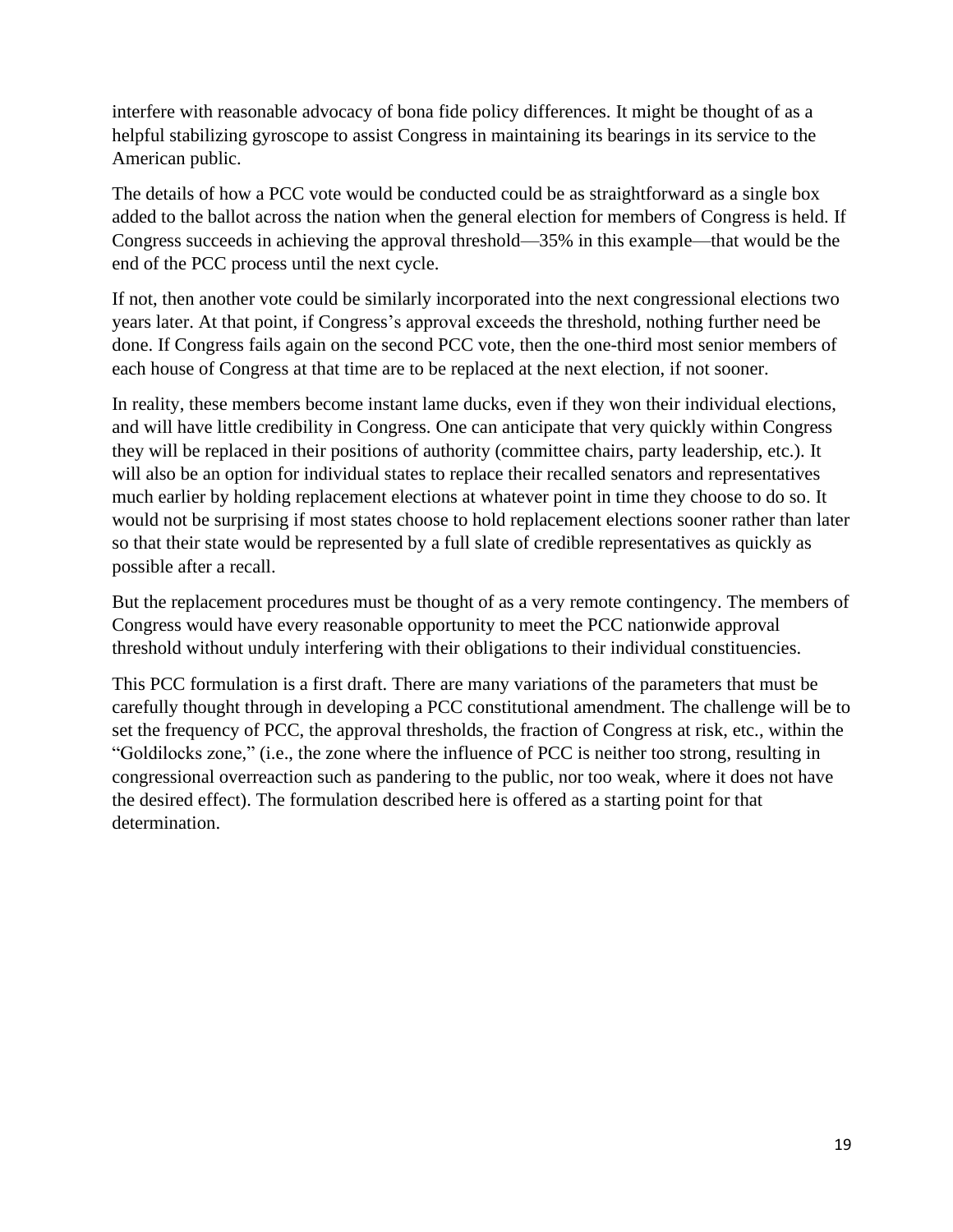#### **V. PCC at Work**

Let's take a look at several specific examples of how the Public Check on Congress would affect Congress's behavior and legislative outcomes.

**Money in politics.** The vast majority of Americans agree that there is just too much money seeking and finding ways to influence our national politics. This is particularly true with respect to "special interests," which can accumulate huge sums for direct and indirect financing of campaigns for candidates for Congress and for president. The framers of our Constitution would consider this phenomenon a double obscenity: first for the way in which these vast sums distort our government's decision-making; and second for the outrageous fraction of our lawmakers' time (often over 50%) that is tied up with soliciting these funds. Total campaign spending for congressional elections in 2018 was \$5.7 billion. Dollars outvoted citizens by 50 to 1. It is time for the citizens to deploy a countermeasure.

If the members of Congress knew that we citizens had the Public Check on Congress accountability tool at our disposal, we could be certain that they would fix campaign financing well before the first PCC vote. This would include putting in place the needed laws, timely approval of right-minded federal election commissioners, rules and regulations governing the House and Senate with respect to special interest contributions and access, revolving door restrictions, etc.

To the extent that decisions of the Supreme Court have exacerbated the problem (such as the five to four Citizens United decision), the Senate would "carefully consider" the views of future court nominees regarding campaign financing as part of the approval process. This would ensure a reversal by a future court. And if some change to the Constitution itself were ultimately necessary, Congress would be highly motivated to get that ball rolling.

As the first PCC vote approaches, it would not be good enough for Congress to simply put these measures in place. The public would have to be convinced that they were functioning effectively for Congress to get its PCC pass.

**Fiscal responsibility.** Let's start this discussion by agreeing on what we mean by congressional fiscal responsibility: that the members of Congress work together to pass a budget consistent with immediate requirements and longer-term needs of the American people; that the bottom line reflects a strong bias against large deficits; that when, as a country, we decide to go to war, the expenditures for war are planned for and paid for; that to the extent that entitlement programs are simply unsustainable in the longer term, Congress would develop and implement a course correction consistent with intergenerational fairness; and that such bargaining tactics as shutting down the government or refusing to pay government bills are never legitimate.

At one level, this definition of fiscal responsibility is so obvious that one wonders why it is necessary to discuss it here. At another level, it describes a condition seemingly foreign to most members of Congress.

We will come much closer to this norm if the leaders of both parties of both houses of Congress are obligated periodically to jointly justify to the American people how they have managed the finances of the country. They will not want to have to explain why kicking the can down the road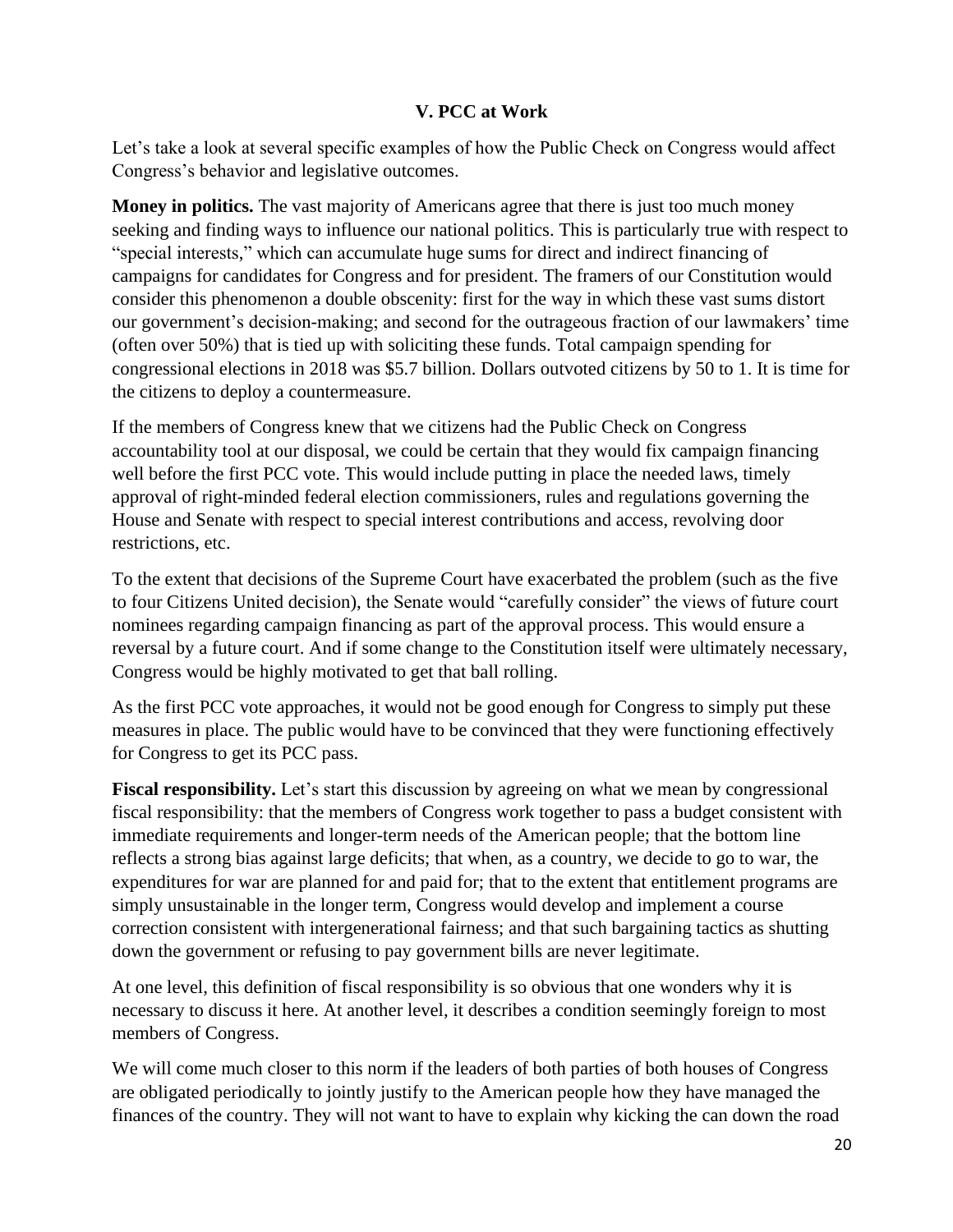was central to their strategic fiscal vision; or how brinksmanship over basic government functions paid off for the American people; or why we are no closer to solving the entitlement problems than when the PCC cycle began; or why we haven't made serious progress during that time on obvious, sensible, and fair tax reforms. With PCC, there won't be anyplace to hide or anyone else to blame. If the members of Congress want to avoid being held accountable for the continuation of our current fiscal mess, they will have to do something constructive about it.

**Health care.** Health care is one of the most important yet also one of the most unnecessarily polarizing policy arenas in Congress. Depending on your point of view, the Affordable Care Act (Obamacare) of 2009–2010 was either pushed through by the Democratic majority without accommodating Republican input or the Republicans frantically tried to obstruct it at every turn to prevent a major Democratic policy success. This lack of Republican collaboration was particularly surprising given the ACA's similarity to health care expansion programs proposed previously by prominent Republicans and conservative think tanks. In any event, ACA suffered significantly from single party ownership. While it was a major step forward in health care policy, hyperpartisan politics transformed it into a highly divisive wedge issue.

After the 2016 election, Republicans had their shot at single-party control. They had campaigned on the promise of replacing Obamacare with "something better." Their majority party tactics were familiar: putting forward their own program without input from the other side. In July 2017, their bill came within a single vote in the Senate of becoming law. On that day, public support for the bill was 17%.

If PCC had been in place during those years, the handling of health care would have been completely different. Both parties would have had a strong collective incentive to participate fully from the outset. Their collaboration and compromise would have delivered a healthcare program for which they would have felt a joint ownership. And with a new hardwired accountability to the public at large, there would have been an aggressive bipartisan effort to bend the underlying health care cost curve. And if they didn't get everything quite right at first, they would have come back together promptly to fine-tune the legislation to improve upon it. And throughout this process, members of Congress of both parties would know that the final verdict on the success of their efforts would be rendered by the American people as a whole, not by special interests or tiny inflamed fringes of the electorate.

**Declaration of war.** Whatever one may think about the advisability of going to war in Iraq in 2003, there can be little doubt that the process by which Congress authorized that war was both hasty and sloppy. Congress did not take the time to reconcile divergent intelligence reports from various parts of the administration and other credible sources on such basic questions as the Iraqi connection to the 9/11 attacks, the presence of weapons of mass destruction in Iraq, the size of US armed forces that would be necessary, estimates of the cost of the war, reconstruction requirements, etc. Reasonable inquiries and fuller deliberation might well have led to much improved conduct of the war or even a different decision.

As it was, Congress's timetable was driven in large part by the administration's desire to complete the war authorization process in October 2002, ahead of the midterm elections the following month. If, in addition to those elections, the members of Congress had also been obliged to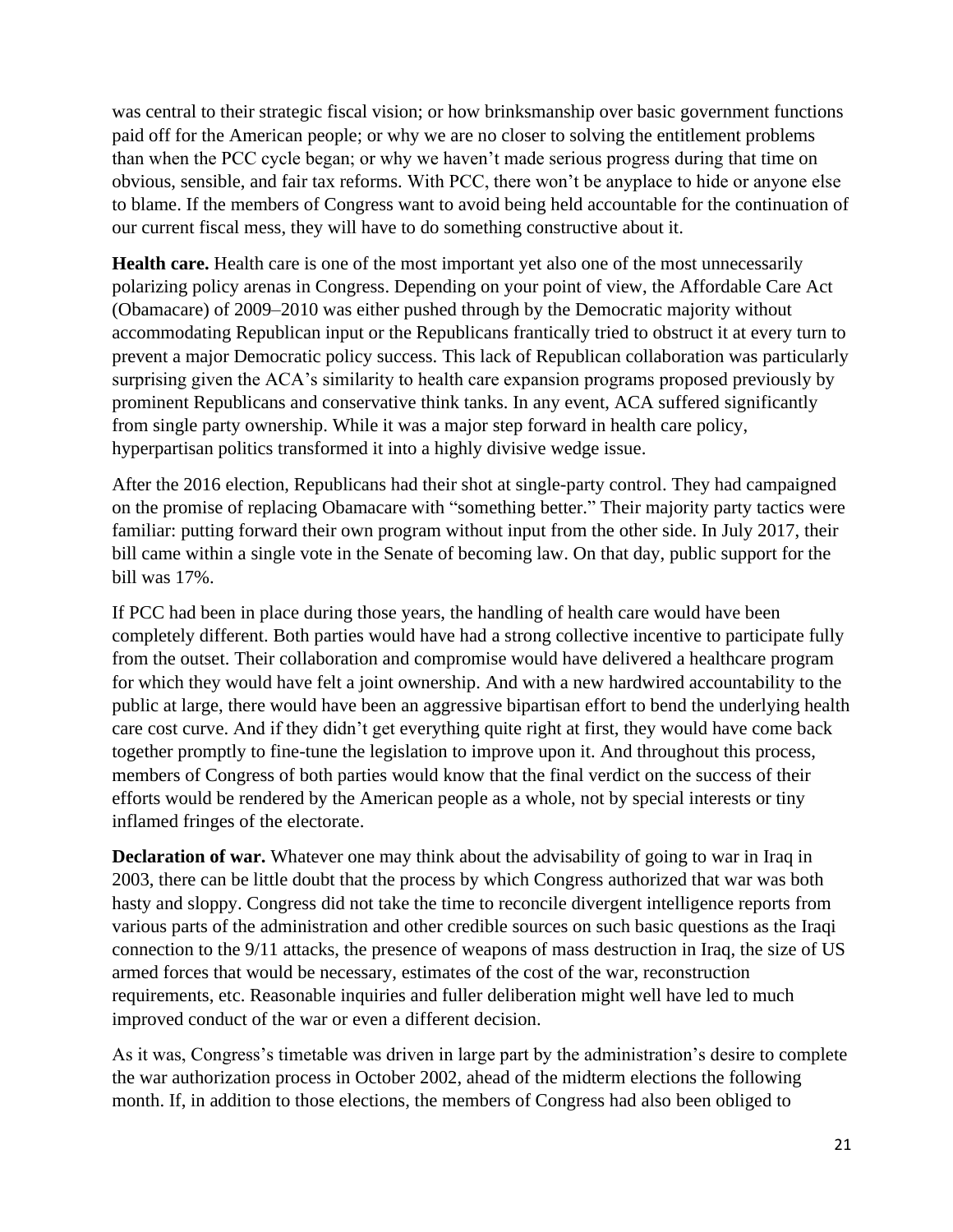anticipate that their war vote, and the process by which they reached it, would be carefully scrutinized by the public as a whole at a subsequent PCC referendum, one could be sure that much greater care would have been exercised by Congress in preparing themselves for that vote.

PCC would have a very healthy effect on a great many other difficult policy decisions that Congress must make. It would give Congress enough time to think about problems strategically. It would not preempt special interests from having their seat at the table, but they would not be allowed to dominate the broader public interest. For some difficult, complicated issues, special commissions could be established as has been done for military base realignment and closings (BRAC) and as was attempted several times to rein in fiscal deficits. PCC would give such commissions added leverage.

In the end, both parties would be obliged to take ownership of solutions since they will be held jointly accountable by the public. Since demonization and other polarizing behaviors would be counterproductive during the lead up to a PCC vote, one could expect a much healthier working environment among the members of Congress.

Not long ago, a former secretary of defense who had worked for both Republican and Democratic administrations called the dysfunction in Washington "the greatest national security threat to this country." Business leaders throughout America cite this same problem as the greatest hindrance today to strengthening our economic competitiveness on the world stage. On virtually every other front, where smart, constructive action by our national government could make a positive difference in our quality of life, we find this same obstacle. Our members of Congress need some serious reorientation to get refocused on serving the national interest with an appropriate sense of urgency. One way to spell "reorientation" is "PCC."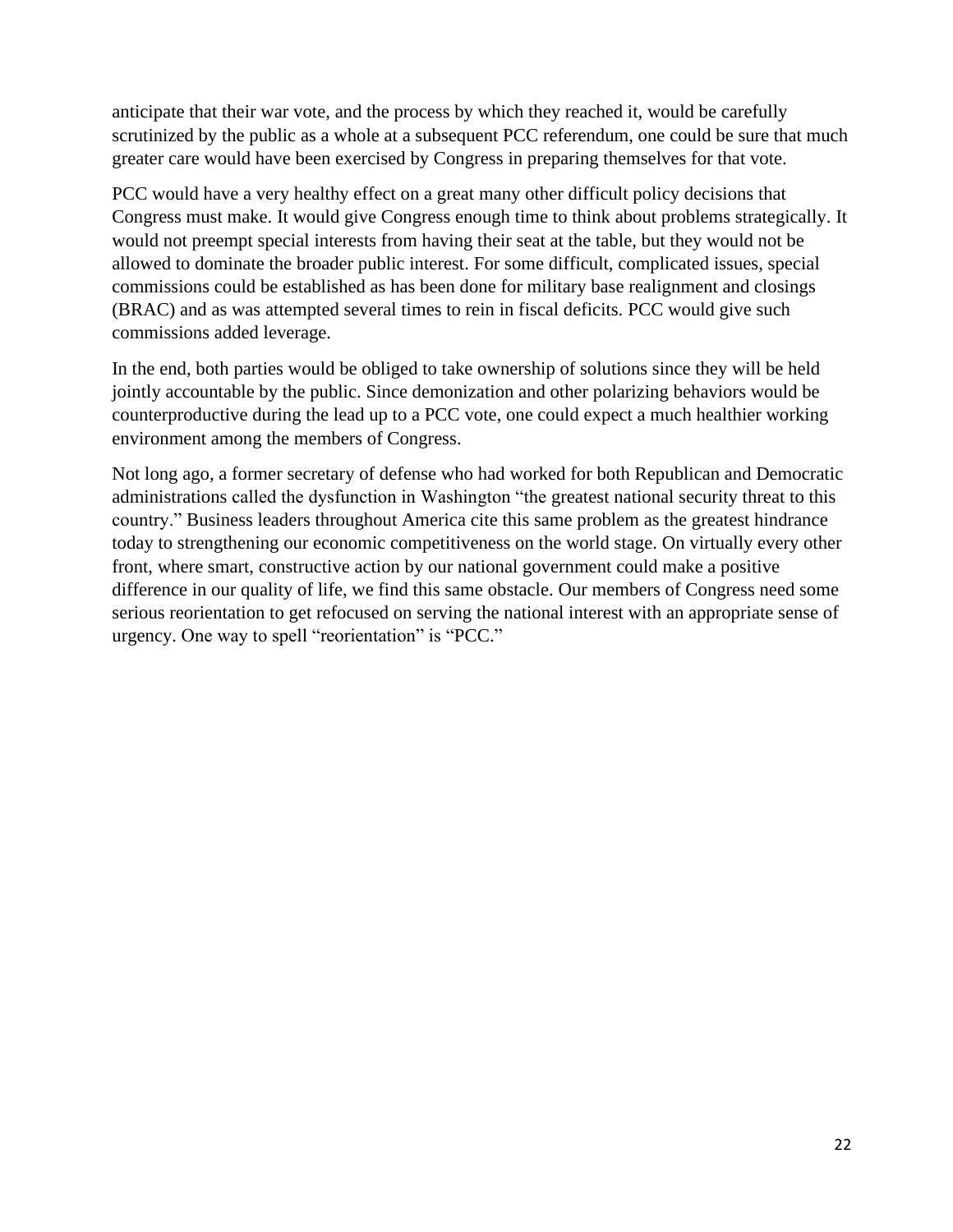#### **VI. Can We the People Handle PCC Responsibly?**

PCC would change the allocation of political power in favor of the American people. There are some who will question whether we can handle it responsibly. While I have no doubts on this score, I accept it as a legitimate question.

The various dimensions of this concern run along the following lines:

- $\checkmark$  Are the American people so severely polarized that there is now no such thing as the "national interest"?
- $\checkmark$  Will PCC become the kind of flawed "direct democracy" mechanism that we have sometimes seen in such states as California and in other countries such as Brexit in Britain?
- $\checkmark$  Weren't the Founding Fathers wary of giving "the people" too much power?
- $\checkmark$  Hasn't the recent economic success of China shown that a little less "people power" might be a good thing?

Each of these concerns is worthy of a response.

#### **Are we the people too politically polarized?**

It has become fashionable to diagnose the American public as so irreconcilably polarized that we can scarcely be expected to agree on anything anymore. In addition to our political differences, we have been described as increasingly divided by ethnic group, education level, income level, religious views, city vs. suburban vs. rural dwellers, "elite snobs" vs. "deplorables," etc.

This narrative is easy to overstate. To be sure, we have our differences. That is part of our national identity. But we also have a culture of tolerance. That, too, is part of our identity. It is the part that allows us to call ourselves the *United* States of America.

Studies consistently show that our politics have become polarized far more than American society as a whole. Over the last 30 years or so, political parties have vigorously fanned the embers of division by blaming and demonizing the other. It's a very useful tactic when the only way we can express our outrage at Party X is to vote for Party Y.

But when you take parties and personalities off the table and focus on issues, we Americans share a great deal of common ground. And 85% of us, including vast majorities of both parties and independents, want our members of Congress to work across party lines and find that common ground. We have long wished for a way to say, "A pox on both your parties. If you won't work together on the country's behalf, you will both suffer the consequences, and your noisy base cannot save you."

Of course, the more likely outcome with the Public Check on Congress is not to throw anyone out but to shape them up. We would expect to see a bit more of the spirit of Harry Truman, who said, "It's amazing what you can accomplish when you don't care who gets credit for it." With a constructive collective response by Congress to the PCC incentive, the credit would be very broadly shared.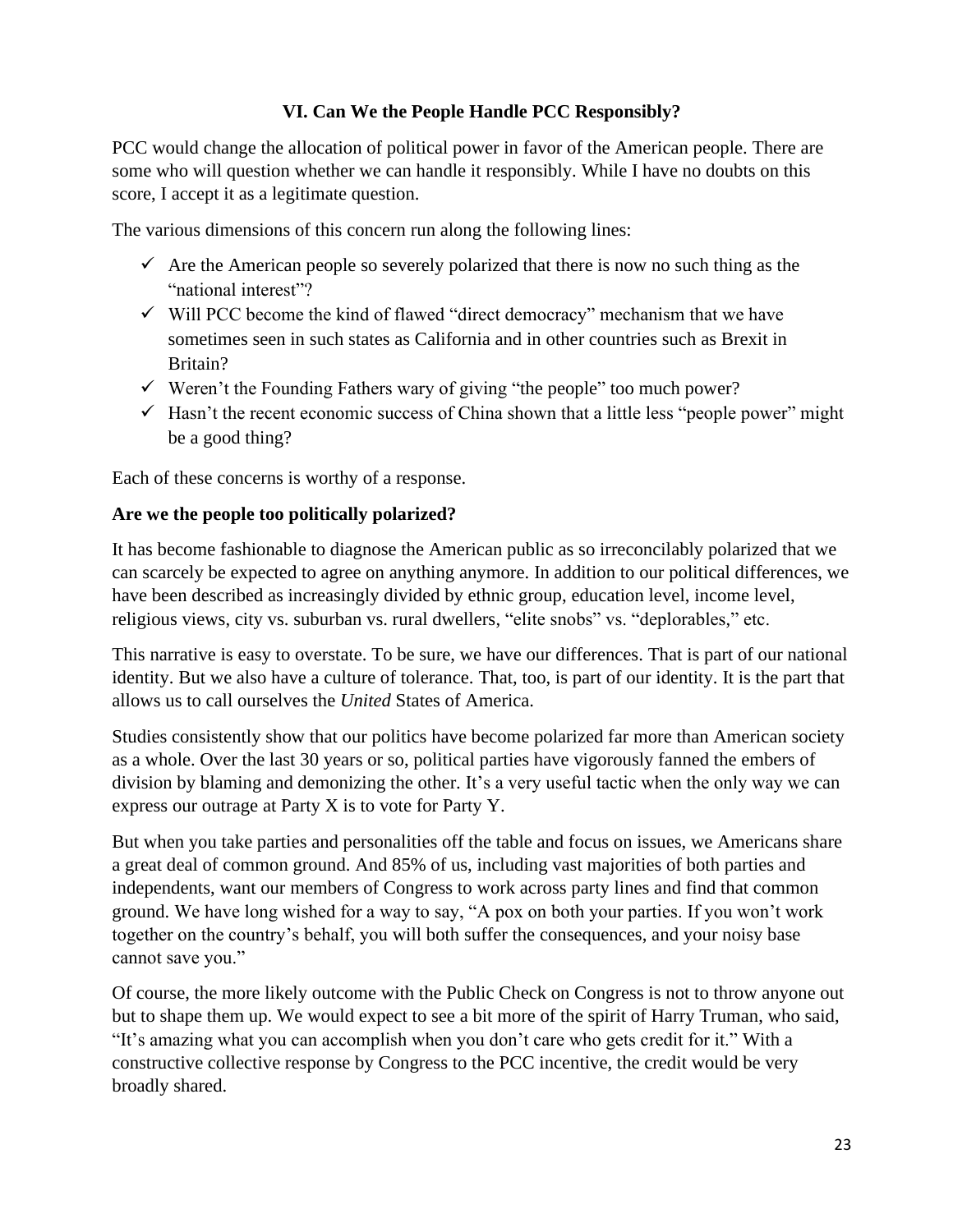PCC would be a much different type of national vote than any we have previously experienced. It would be a referendum on the overall bipartisan performance of Congress, rather than a "lesser of evils" contest of polarizing partisanship. Every vote throughout the country would count, rather than those in a few swing districts and states. Since it would occur only once a decade or so, we might take a little extra time to prepare for it, perhaps checking out a few more facts and listening to a few more informed opinions. And if there were a widespread sense of dissatisfaction with Congress, the PCC vote would be enormously consequential.

But under most circumstances, the vote wouldn't be a particularly close call. With PCC, we could expect Congress to make a good-faith effort to act in better alignment with the long-term national interest. We the people would then hold up our end of the bargain by giving them a strong pass on the PCC ballot. The PCC process might even contribute to a little less use of the term "polarization." Perhaps, in its place, we might find more use for the term "solidarity."

#### **Hasn't "direct democracy" been problematic in states like California and other countries like Britain?**

Ours is a "representative democracy" in which you and I don't vote directly for laws ourselves. Rather, we vote for people to represent us in Washington where they cast the votes for specific legislation and policies.

About a century ago, some states modified their individual state constitutions to allow a bit of "direct democracy." Citizens, by petition, could call for a statewide vote on a particular "proposition." If a majority of voters supported the proposition in the following general election, it would become state law. In that instance, the direct democracy of the ballot initiative would replace the representative democracy of the state legislature.

In addition to ballot initiatives, the term "direct democracy" includes public referendums to override laws passed by the legislature and the recall of specific elected state officials. The governor of California was recalled in 2003. More recently, an unsuccessful recall attempt was undertaken against the governor of Wisconsin.

California has been the most active state in terms of direct democracy initiatives. In recent years, it has had some success—for example, by ending political gerrymandering. Often, however, these initiatives serve a narrow political agenda but can succeed by means of an intensive campaign by the interests that support it. It is even possible to have two contradictory initiatives on the same ballot and for both to win. Many in California and in other states feel that there are times when direct democracy movements, however well-intentioned, only serve to inflame public passions and exacerbate the dysfunction in state politics.

These concerns would not apply to the Public Check on Congress concept. There is little comparison between PCC as put forward here and the kind of state-level direct democracy mechanisms that have generated criticism.

Most importantly, the referendum for PCC is not connected to individual pieces of legislation, public policy, or political party. PCC cannot be used to mandate funding for a partisan project, settle a specific civil rights question, impose restrictions on revenue generation, or promote any of the other intrusive micromanagement initiatives that have bedeviled some states. Rather, its sole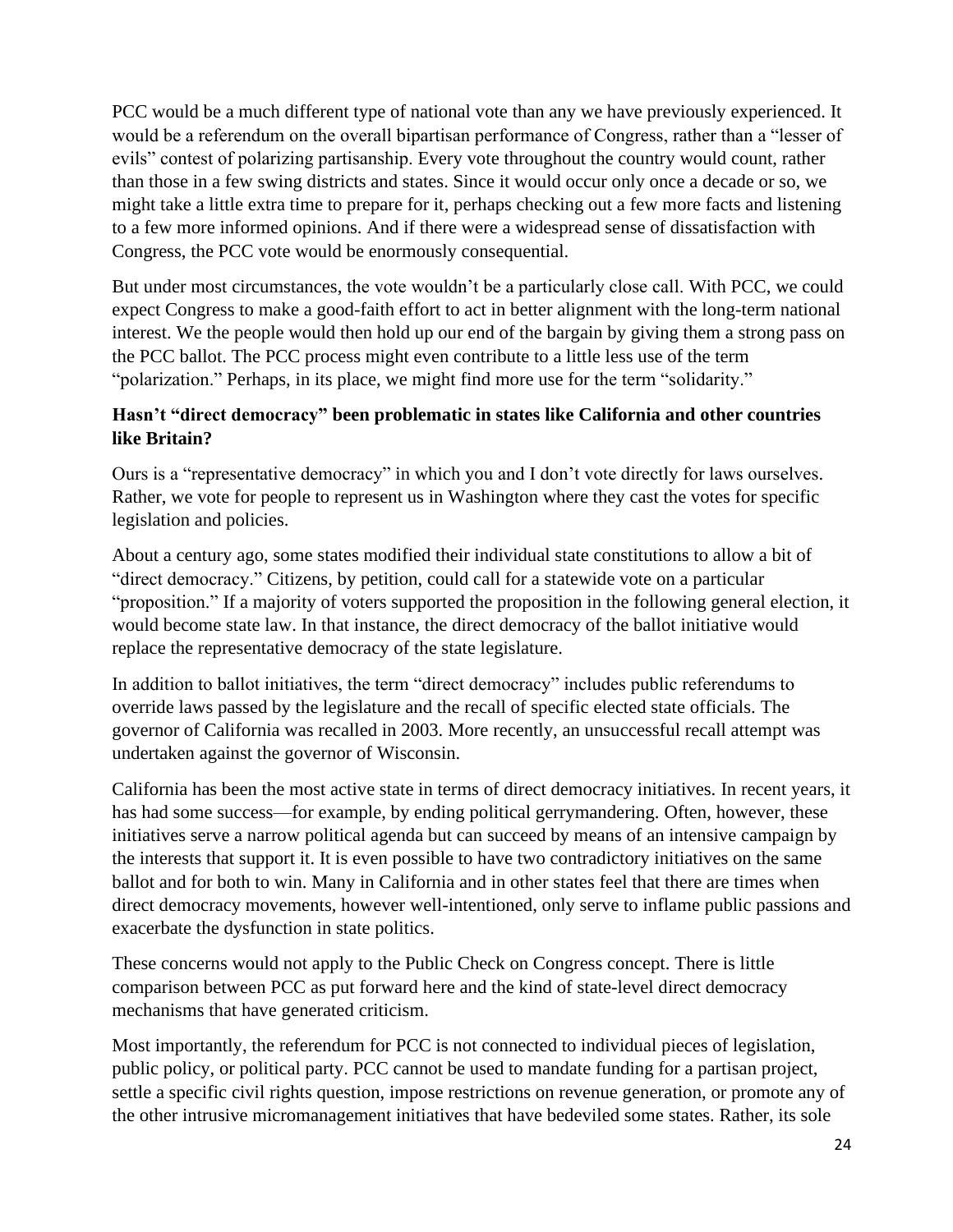purpose is to allow the American public to tell Congress whether its overall performance is acceptable.

The recall election—the second stage of PCC—should it ever come to pass, would also be unlike any used by the states. Its sole effect is to remove the senior-most leaders of both parties. Thus, unlike state-level recalls, it could not be used as a partisan tool for vindictive targeting of individual members of a particular party.

Therefore, PCC should not be looked upon as a direct democracy–type interference with representative democracy. Rather, it is simply an option for strengthening the accountability framework of our representative democracy.

It is also instructive to contrast PCC with the unfortunate use of a national referendum by the United Kingdom in June 2016 to opt out of the European Union. Brexit was the product of dangerous ad hoc parliamentary dealmaking between factions of Britain's governing Conservative Party. It asked the British voters to pass judgment on a very complicated policy question requiring more time and information than was available to the average voter. And despite the enormous irreversible consequences, the question was to be decided by a simple majority.

None of these high-risk characteristics of Brexit would apply to PCC. There would be nothing ad hoc about a constitutionally established election held at constitutionally established intervals. PCC would simply become an integral part of the regular rhythm of congressional accountability. It would ask a simple question well within the purview of the electorate: "Are you satisfied with the overall performance of Congress?" Further, PCC would require a supermajority of voters across the nation in two separate elections two years apart in order to implement the penalty for poor congressional performance. This would allow cool heads to prevail in the PCC process.

Plain and simple, PCC should not summon up the concerns that poorly designed referendum mechanisms have induced elsewhere.

#### **Weren't the Founding Fathers wary of giving "the people" too much power?**

It is true that the Founding Fathers had a nuanced view of the extent to which the people of late 18th-century America could be entrusted with political power. To begin with, their definition of "the people" was severely truncated to exclude women, slaves, and most others who didn't own some property. While those who remained could vote directly for their representatives, their voice for senators at that time was distilled through state legislatures and distilled yet further for the selection of the president.

On the other hand, when it came time to ratify the proposed Constitution, the Founders knew that it must have the greatest possible legitimacy for its acceptance. They went back to we the people in each state. There, people's conventions determined whether or not to exercise their sovereign political power to ordain and establish the proposed Constitution of the United States. The people in all thirteen states said yes.

The concern the Founders had with the broad electorate was reflected again in their concern over the representatives who were elected to the national government. The rather complicated system of separation of powers overlain with a network of checks and balances was intended to promote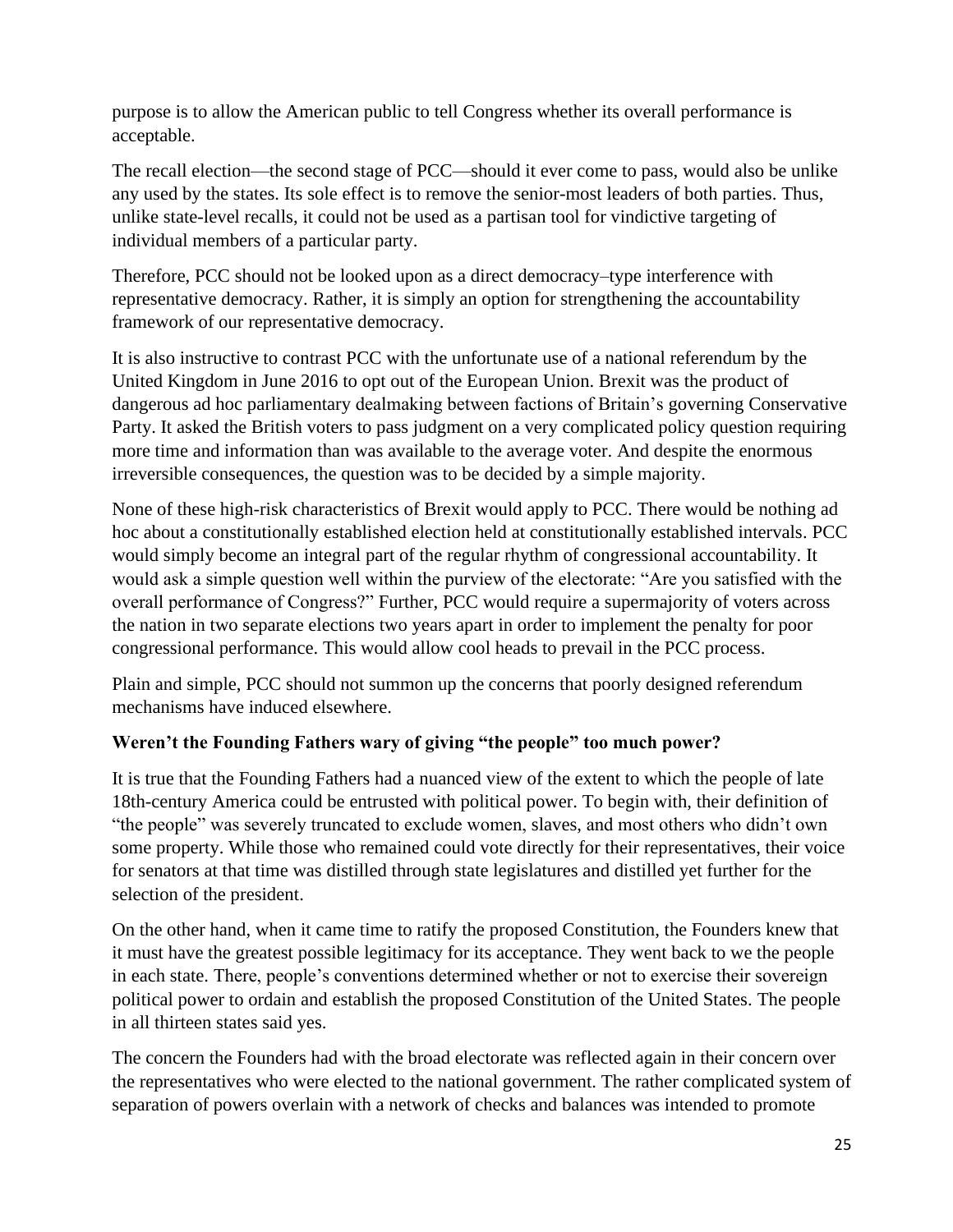consensus exercise of enumerated powers, protection of individual rights, and prevention of tyranny by either the majority or a minority. That's a lot to get right. For the most part, they did. But we should not be surprised if now, after 232 years, we need to tweak that system.

It might be worth our while to consider the Founders' views on amending the Constitution. Let's start with the fact that virtually none of the actual signers was completely happy with it. That it emerged at all was due in part to their ability to make difficult compromises. But it was also due to the confidence they had in future generations to make the changes that were certain to become necessary over time. Here, for example, is part of a letter from George Washington, who presided over the Constitutional Convention, to his nephew dated November 10, 1787, two months after the convention concluded:

*The warmest friends and the best supporters the Constitution has, do not contend that it is free from imperfections; but they found them unavoidable and are sensible; if evil is likely to arise there from, the remedy must come hereafter; for in the present moment, it is not to be obtained; and, as there is a Constitutional door open for it, I think the People (for it is with them to Judge) can as they will have the advantage of experience on their Side, decide with as much propriety on the alterations and amendments which are necessary [as] ourselves. I do not think we are more inspired, have more wisdom, or possess more virtue, than those who will come after us.*

Many of the other signers had similar thoughts. They expected that should we ever face the congressional dysfunction we are now experiencing, we would figure out how to remedy it. And if it were to take an amendment to do it properly, then "there is a Constitutional door open for it." It was George Washington's faith in your wisdom and virtue and mine that allowed him to sign the Constitution. Now we have a chance to be worthy of that faith.

#### **Does the economic success of China raise questions about whether we already have too much "people power" in the US?**

A major question being asked by those who study contemporary political economy is whether the "Washington Consensus" will continue to dominate world political development or the "Beijing Consensus" will take over that role. The Washington Consensus rests on the values of the Western Enlightenment—individual freedoms, representative government, and free markets. It relies on the empowerment of individual citizens by providing education and economic opportunity supported by intelligent governmental regulation and protection. America was the first country to go all in on this model and our success for most of the past 200-plus years has been a guiding light to most of the rest of the developed and developing world.

The recent success of the model used for the past 30 years by China has raised questions on whether some sacrifice of individual rights and political freedoms can allow a highly centralized and authoritarian government to foster greater economic and national success. The 2008 international financial system meltdown in the Western developed countries followed by deep recession and slow, uneven recovery—all largely avoided in China—have heightened this issue.

There is little doubt that our political dysfunction in Washington has adversely affected our economic competitiveness. Most of the areas where we view ourselves as falling behind—such as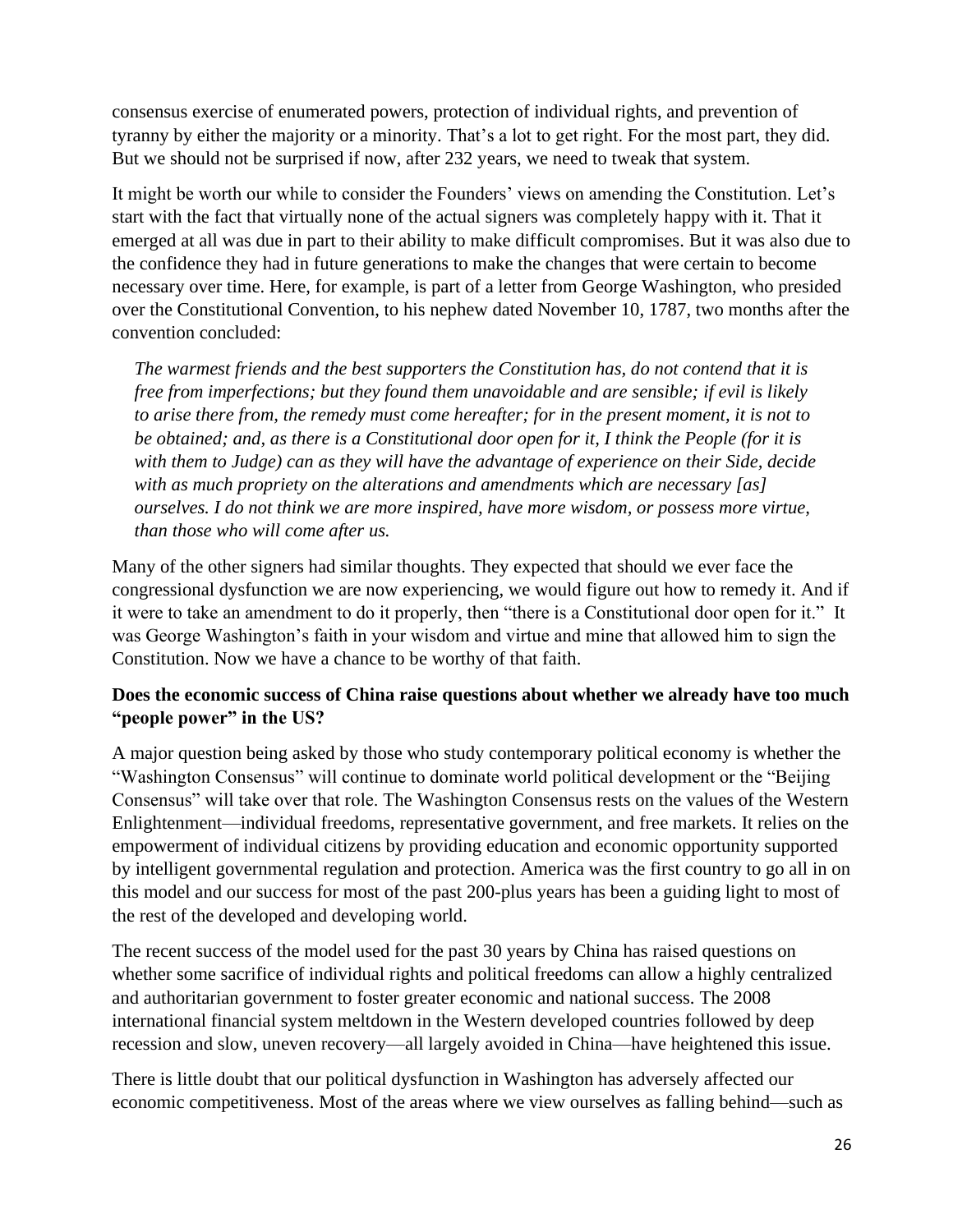public education, sensible regulation, macroeconomic fiscal policy, infrastructure development, and confidence in the political system itself—could be dramatically improved if we could give our members of Congress a stronger incentive to constructively address them.

The answer for America cannot be that we become more like some other country. The answer must be that we become more like America. The change that makes the most sense for us is to double down on the American people. The Public Check on Congress does just that.

If the American electorate were given the responsibility under PCC for holding members of Congress accountable for their collective actions, we would do so judiciously. In the lead-up to the referendum, we would pay due attention to expert analyses of Congress's record over the prior PCC cycle. We would give a fair hearing to the members of Congress themselves as they make their case for retention. We would discuss our views with our friends and associates. We would ask ourselves whether the laws and policies Congress enacted measure up in terms of fairness; in terms of favorable long-term consequences; in terms of addressing America's important priorities; in terms of balancing national concerns with the legitimate needs of particular groups; and in terms of being motivated by good faith with the American people. And as long as the members of Congress understand that their actions would be evaluated against these criteria, they will make every reasonable effort to meet them.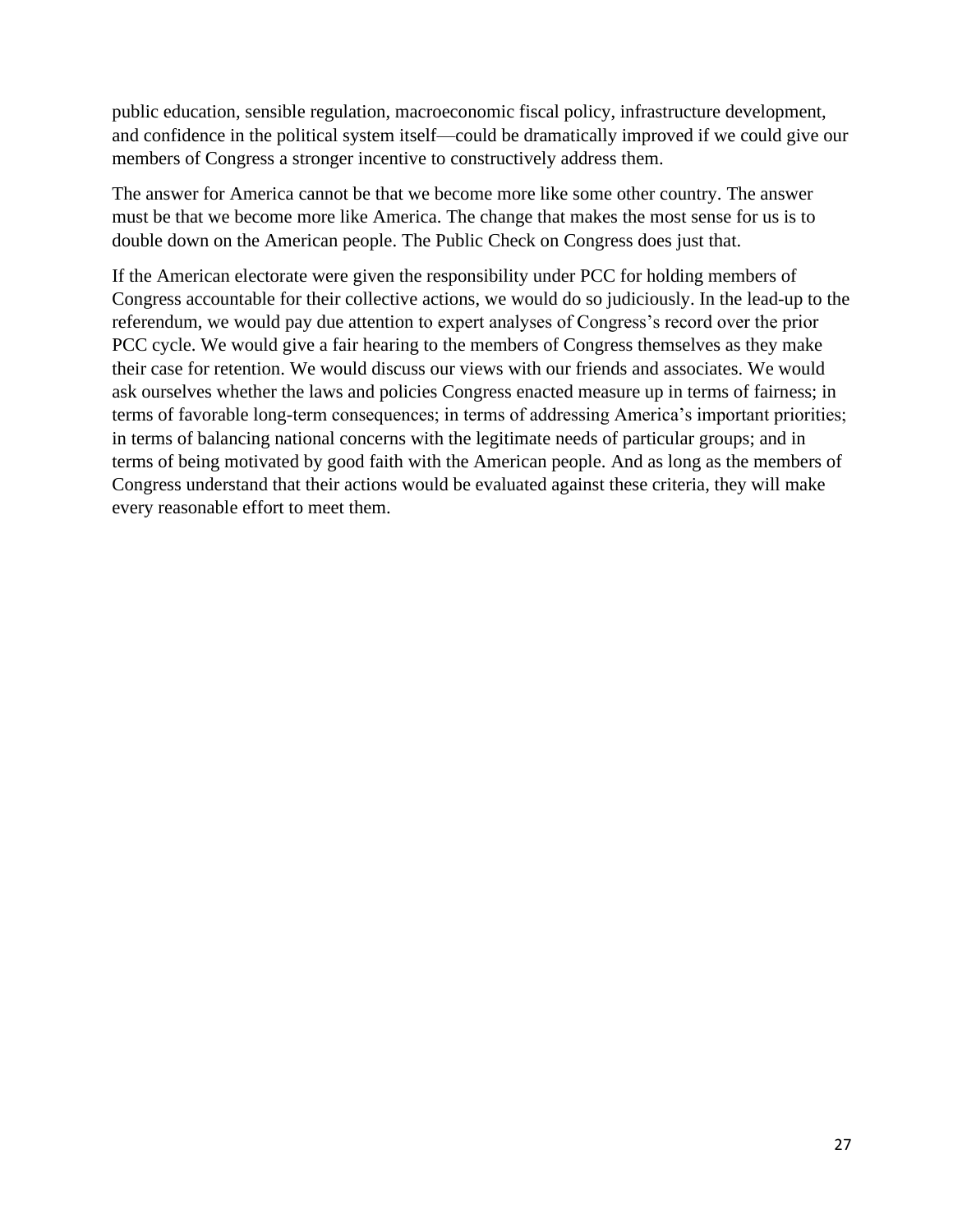#### **VII. Getting Members of Congress on Board**

A challenging irony of amending the Constitution to strengthen the accountability of members of Congress is that the process requires the cooperation of the members of Congress themselves. Their role would be critical since they must approve by a two-thirds majority in each house any amendment that is sent to the states for ratification.

And so, when one first hears about the PCC amendment, a deep-seated reflex kicks in: "You've got to be kidding."

It might be difficult, but you owe it to your country to set that reaction aside for a little while and think this through a bit further. As it happens, a strong case can be made that a PCC-type accountability amendment could be very much in the interest of a substantial number of the members of Congress.

- $\checkmark$  First, let's not over-vilify the members of Congress. Most of them are hardworking and conscientious, and yet they are acutely aware of the fact that as a group they are failing the American people. Those who voluntarily leave Congress often cite the enervating frustration that comes from the tribal environment, the excessive dialing-for-dollars for the next election campaign, and their collective inability to get worthwhile things done. Many who are still in Congress have admitted that they would like better "cover" from the public for standing up to party leaders and their whip teams. If the members of Congress were given an opportunity to reimagine their jobs where the incentive to work across the aisle for the common good is strengthened, many would do so. A longtime European politician might have been speaking for many in the US when he said, "We all know what to do. We just don't know how to get reelected after we've done it." PCC would provide some badly needed positive support for doing the right thing.
- $\checkmark$  In addition, PCC would give Congress a periodic mandate from the American people—one as strong, or even stronger, than the "lesser of evils" presidential mandate. This would allow Congress to reclaim the political power it has ceded over the decades to the other branches of our national government and restore itself to the "first branch" status originally envisioned for it by the Founders.
- $\checkmark$  Further, being part of a strong-performing and more popular organization would be a significant reelection advantage to congressional incumbents. Currently, we often see the absurd situation of an incumbent running against an unpopular Congress. Unfortunately, his election opponent can use that strategy more effectively than he can. If instead the incumbent could campaign positively on his role in a highly regarded Congress, he would have a powerful campaign message unavailable to his opponent.
- $\checkmark$  An important consideration for current members of Congress is the lengthy period of time before they would first face the risk of recall. It would take several years for PCC to become a part of the Constitution. After that, there would be a full PCC cycle before the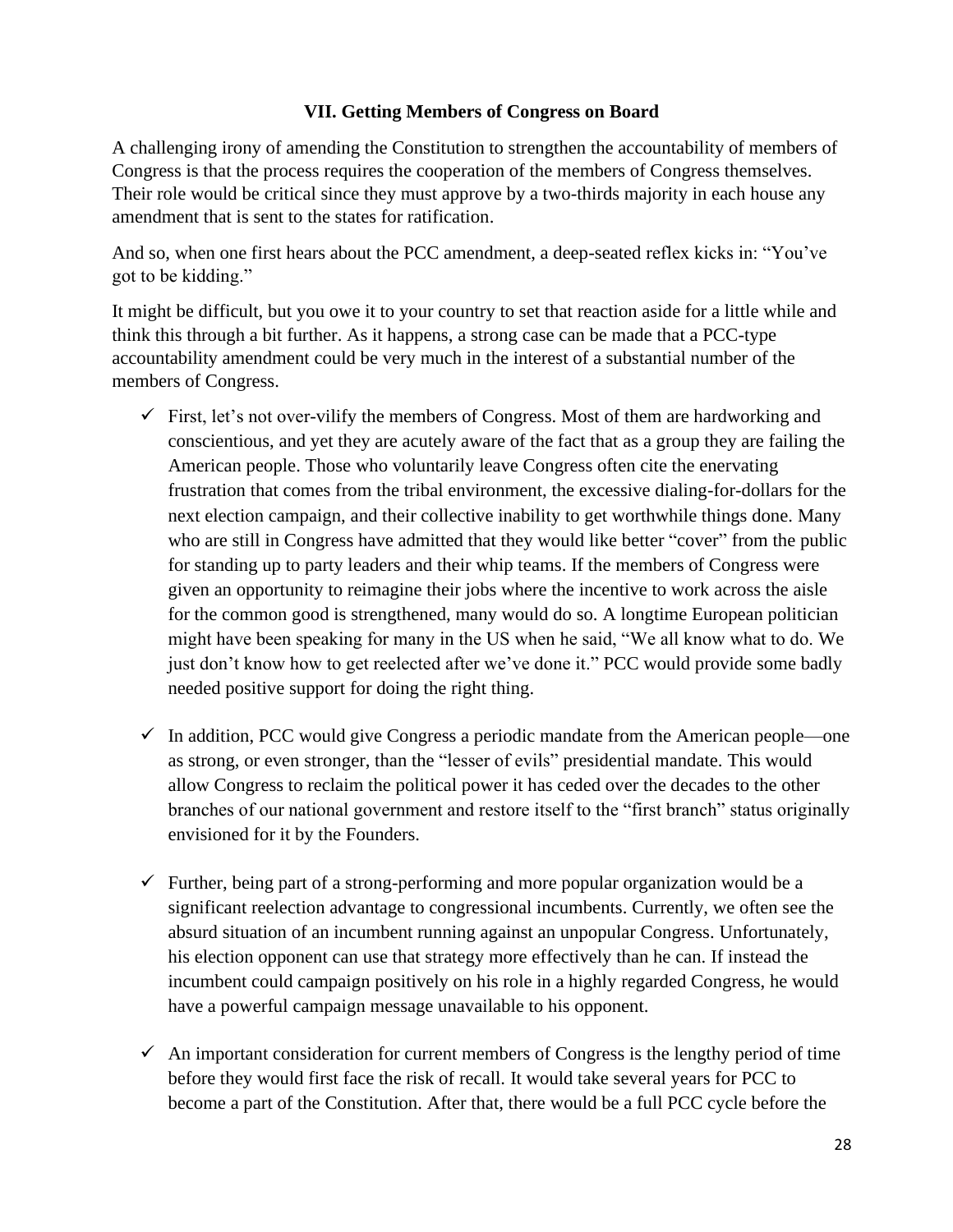first referendum (8 years in the version described in this book). Any member of Congress voting for a PCC amendment could do the right thing for both the country and Congress and not worry about an actual PCC vote for many years.

- $\checkmark$  On the other hand, once the prospect of PCC is clear, and certainly by the time it is approved by Congress and sent to the states for ratification, it would change the accountability environment within Congress. The new incentive system would help promote a new virtuous cycle of more civil behavior, improved congressional outcomes, and greater support for members of Congress by the public.
- $\checkmark$  Farsighted members already realize that the current dysfunctional condition of Congress is not sustainable. If they don't support a relatively benign accountability adjustment like PCC in the near future, they run the risk that growing public outrage will ultimately lead to something far more intrusive and punitive. These possibilities range from unconditional term limits—already supported by a large majority of the electorate—to a new constitutional convention. Plans already afoot for such a convention include rewriting Article I to significantly circumscribe Congress's powers. Political practitionerphilosophers from Edmund Burke to Teddy Roosevelt believed the true conservative is not the one who stands pat on the status quo. He is the one who makes the smart, measured adjustments to the system in time to avoid later upheaval. In that light, PCC would be a preferred option for both the thinking progressive and the thinking conservative.

Members of Congress may not take the lead in strengthening their collective accountability to the public. But if they sense that the public has determined that this must be done, they will do the next best thing: running to the front of the parade once its direction is clear. That will be good enough.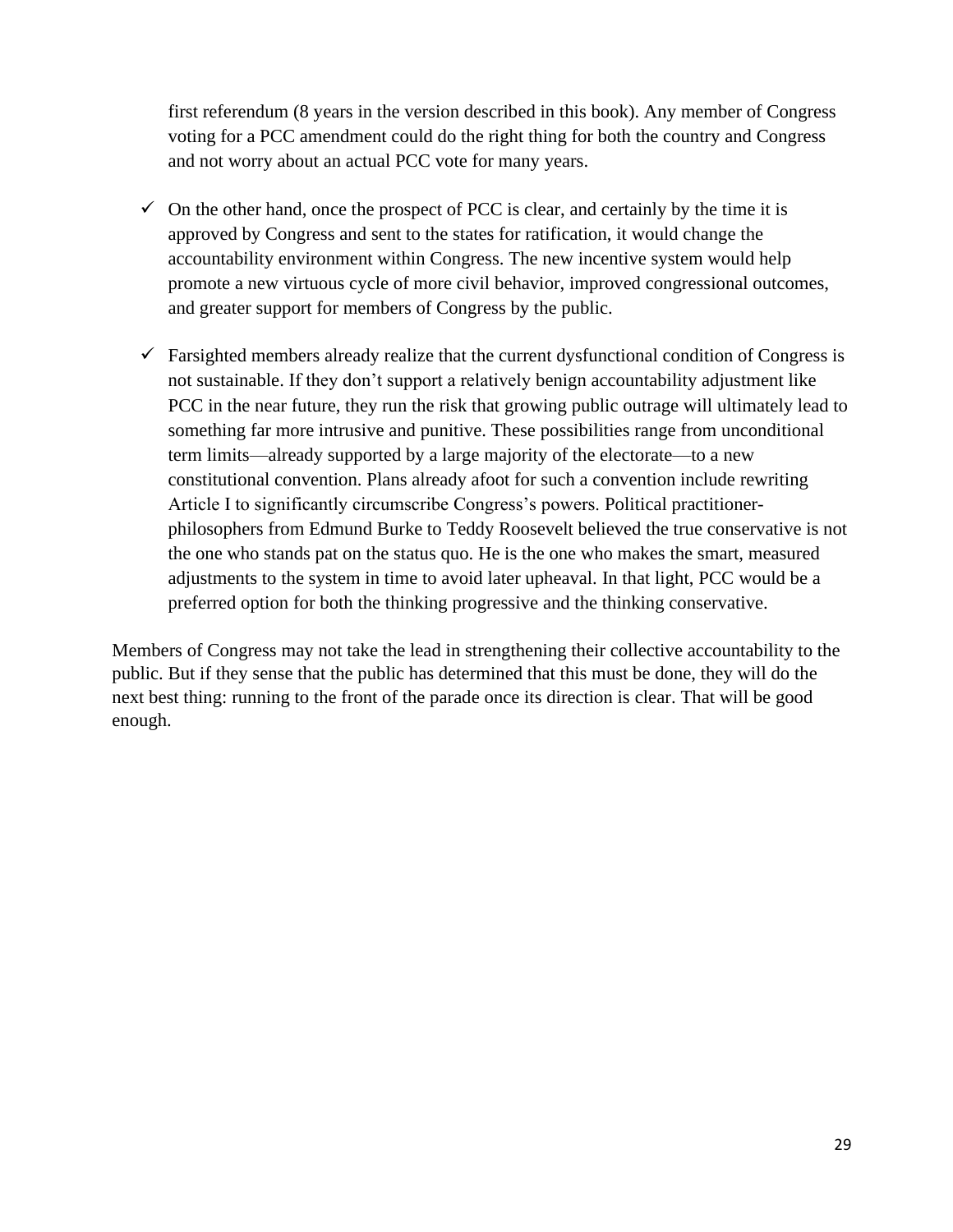#### **VIII. Seizing the Narrative**

Changes to our political system do not come easily. Even if you believe that nothing is more powerful than an idea whose time has come—and the time for fixing Congress is here—the resistance to such an idea can be nearly as strong. By "resistance," I mean not only the active opposition of interests vested in the status quo but also the passive inertia of a society rationalizing that, however necessary the change might be, it simply is not possible to do anything about it. Of these two kinds of resistance, overcoming passive social inertia will be the greater challenge.

The first step in doing so is to "seize the narrative." Let's take a closer look at some of the prevailing narratives that will resist us as we replace them with our narrative that "We can and we must do something to get the members of Congress to work more constructively together."

#### **"Congressional dysfunction is the new normal."**

This is perhaps the most insidious of the narratives we will confront since it both serves the purposes of many vested interests and lets the public off the hook with respect to having to take action. Members of Congress have done such a remarkable job of lowering our expectations of them to this "new normal" that the slightest baby steps forward in any policy area are celebrated as major accomplishments. Many special interests that have built lucrative applecarts on existing loopholes and protections are quite satisfied with a system that results in gridlock. And for our part, we the people can tell ourselves that we will muddle through even as our predicament perceptibly worsens.

There is growing "intellectual" support for some of these "new normal" ideas. Every so often, there appears a scholarly treatise on how political institutions are subject to a natural life cycle. After an initial period of robust good health, these institutions reach a point where they can no longer adapt to the changing circumstances of the society they must serve. They begin to decay—a process that, according to these scholars, is so irrepressible that society is simply not able to reverse it. The American political system is characterized as having begun the decay and decline phase of its institutional life cycle.

The shortcoming in this thinking is that we the American people are perfectly capable of adjusting our political system to provide appropriate rejuvenation. It may be that such a decline does eventually come to pass. Whether or not it begins on our watch is our choice, not the application of a newly discovered law of institutional decline.

#### **"We aren't smart enough to fix it."**

There are many variations of this plaintive plea to "leave well enough alone." A popular version is that in 1787, America benefited from a unique conjunction of events and leaders who gathered together in Philadelphia to write our Constitution and establish our system of government. Today, the argument goes, we don't have leaders who are sufficiently intelligent, enlightened, and virtuous to improve on that system of delicate checks and balances. If we tried, we would almost certainly screw things up. The specter of unintended consequences is often evoked to punctuate this argument.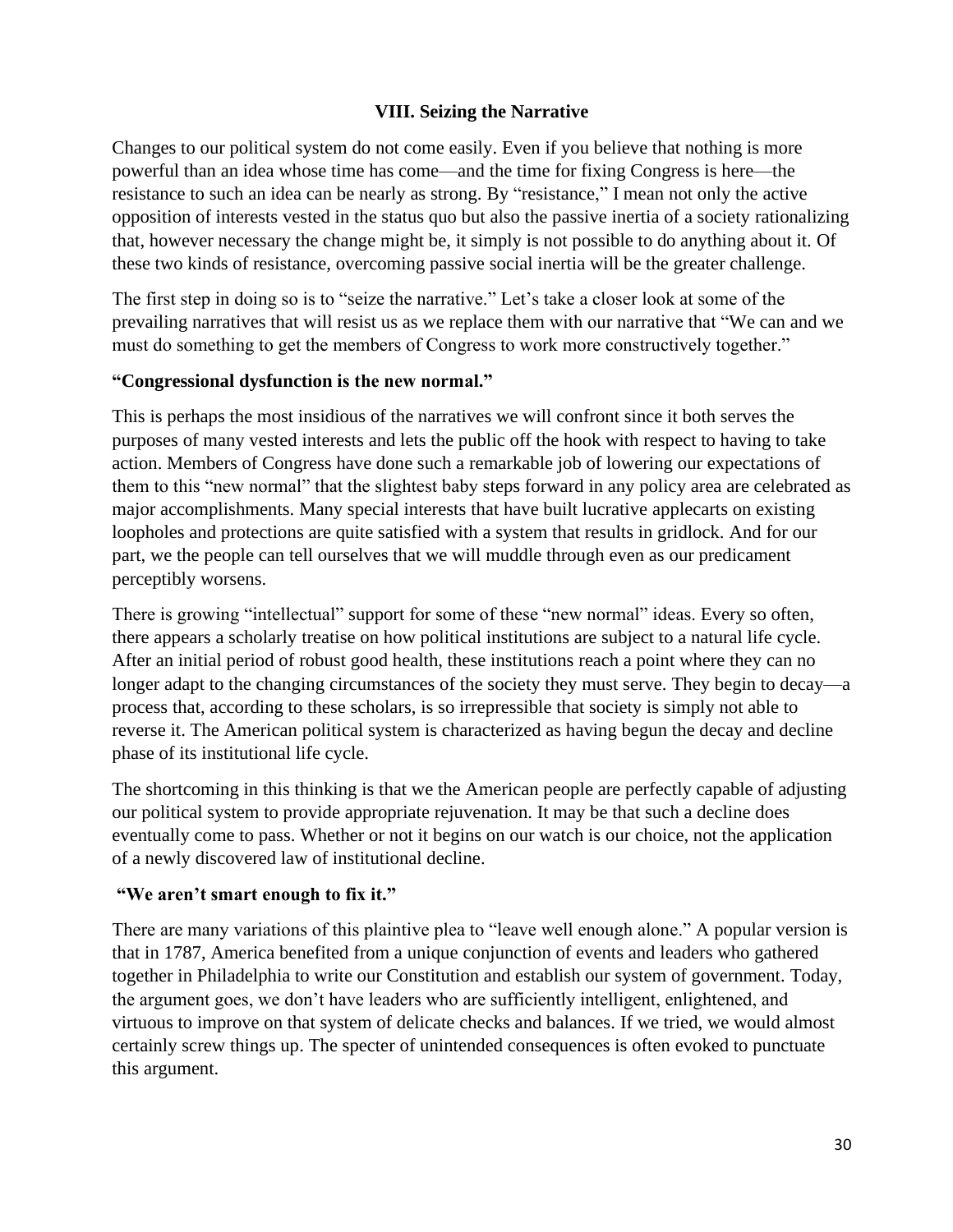As we look carefully at it, though, this argument has a few holes in it. Foremost, of course, is that we simply do not have the option of "leaving well enough alone" since our system is not well. Second, an important part of the genius of the framers was to perceive that Americans would be capable of making needed adjustments to the Constitution. Among those adjustments were the early adoption of the Bill of Rights, abolishing slavery, and expanding the electorate to nearuniversal suffrage. And surely the framers anticipated that, should it ever become necessary for future members of Congress to be held collectively accountable in some way for their actions, the Americans of that future time would figure out what to do and do it. That time is our time.

As for unintended consequences, there is always some risk. Indeed, today's dysfunction is a consequence never intended by the framers of the Constitution. The best way to manage that risk is to enlist our best minds in designing the right solution to congressional partisan dysfunction. With a sound vetting process, a great many unintended consequences can be identified and addressed. At some point, the fear of unintended consequences itself becomes the greater fear.

#### **"If there were a silver bullet, we would have found it by now."**

There are many variations of this narrative, which allows one to dismiss new ideas very quickly. It is going to take some extra effort to help this person out of the tiny box within which he does his thinking about fixing our political system and give him a bit more territory over which he can search for his silver bullet.

Of course, one doesn't "find" silver bullets. After an exhausting search, one finds a deposit of silver ore that must be mined, refined, and then cast into the shape of a bullet. As you help your friend out of his little box, help him also recalibrate upward his expectations of the amount of effort that will be required to "find" a solution for a dysfunctional Congress.

A closely related version of this narrative is: "There is nothing new under the sun." Since it comes from the book of Ecclesiastes in the Old Testament, it can be quoted with special piety. Perhaps you could stimulate this person's capacity for discussing new ideas by mentioning that the sun first rose on a vast new republic freely formed by the peoples of thirteen sovereign states about 2000 years after Ecclesiastes was written.

There are many other narratives and paradigms that we share among ourselves that shape our understanding of our political system. Most of them are born of great reverence and veneration for the Constitution. This veneration, which naturally restrains us from making impetuous changes to it, has been an important source of national stability and unity over the years. But we shouldn't allow it to interfere with that greater veneration that obliges us to keep our system in good repair.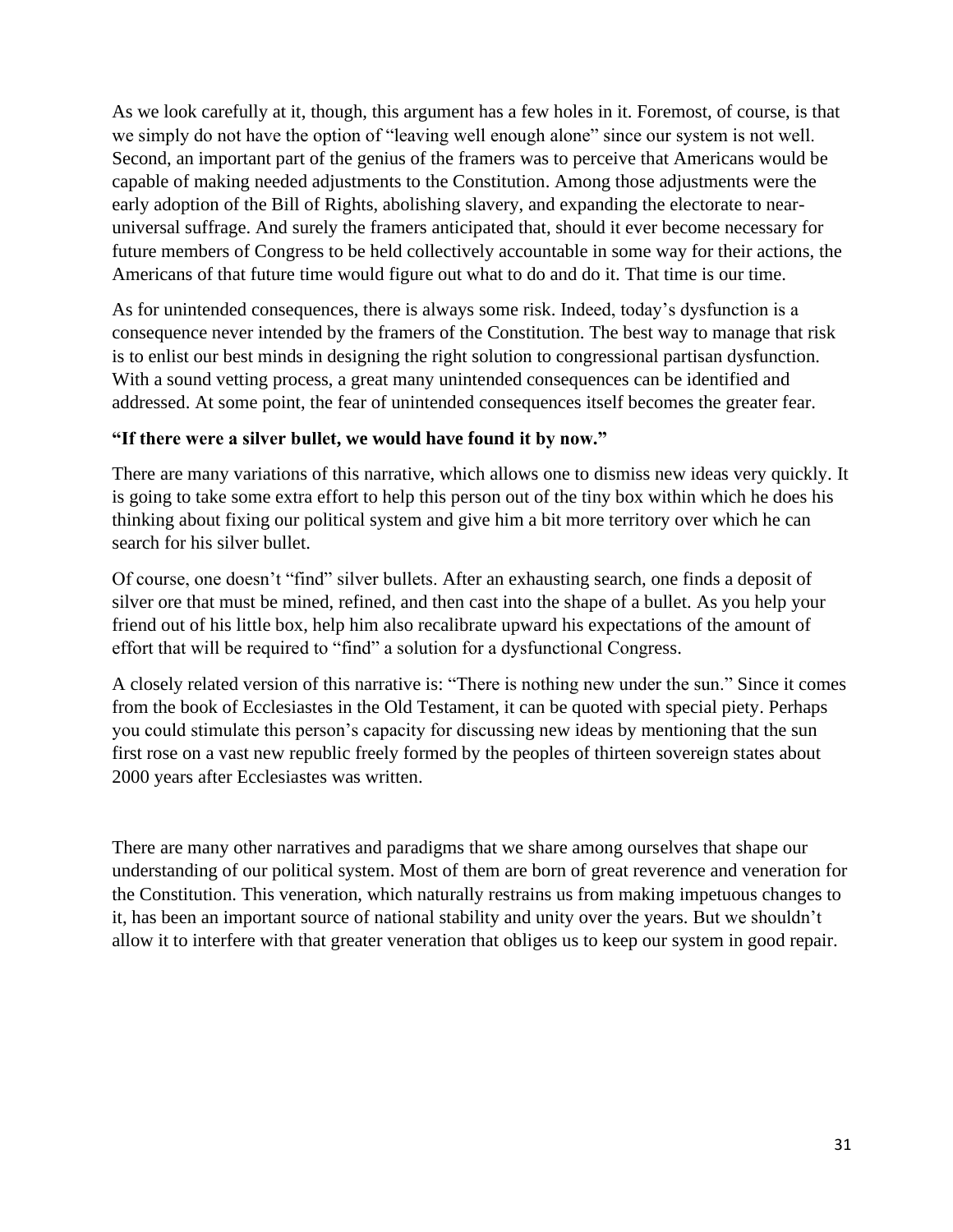#### **IX. Conclusion**

American democracy is on the clock. For the past several decades, we have witnessed a downward trajectory in Congress's ability to function properly. The growing disconnect between Congress and its electorate has earned it dismal approval ratings and severe loss of trust. As we look ahead, we can expect a growing requirement for sensible, strategic, and fair political decisions that are broadly accepted as being in the national interest. This will require that the members of our Congress act in a qualitatively different way than they do at present.

The implication is clear. Our generation of Americans is called on to shore up our representative system of government. One approach worthy of expeditious examination and refinement is to strengthen the institutional accountability of Congress by holding its members collectively accountable for the discharge of their collective responsibilities to the country.

As a concept, the Public Check on Congress is quite straightforward. The next step is for our ahead-of-the-curve thought leaders to identify a consensus formulation. A starting point is offered up in this book.

The American public will then take a careful look at PCC. There is much to be enthusiastic about. Younger generations should quickly grasp the importance of incentivizing bipartisan policies that place more emphasis on long-term sustainability. We older generations should be anxious to fix a system that has deteriorated so markedly on our watch. And every one of us should feel enormous pride in a national response to Ben Franklin's challenge: "Yes, Ben, we're going to keep our republic."